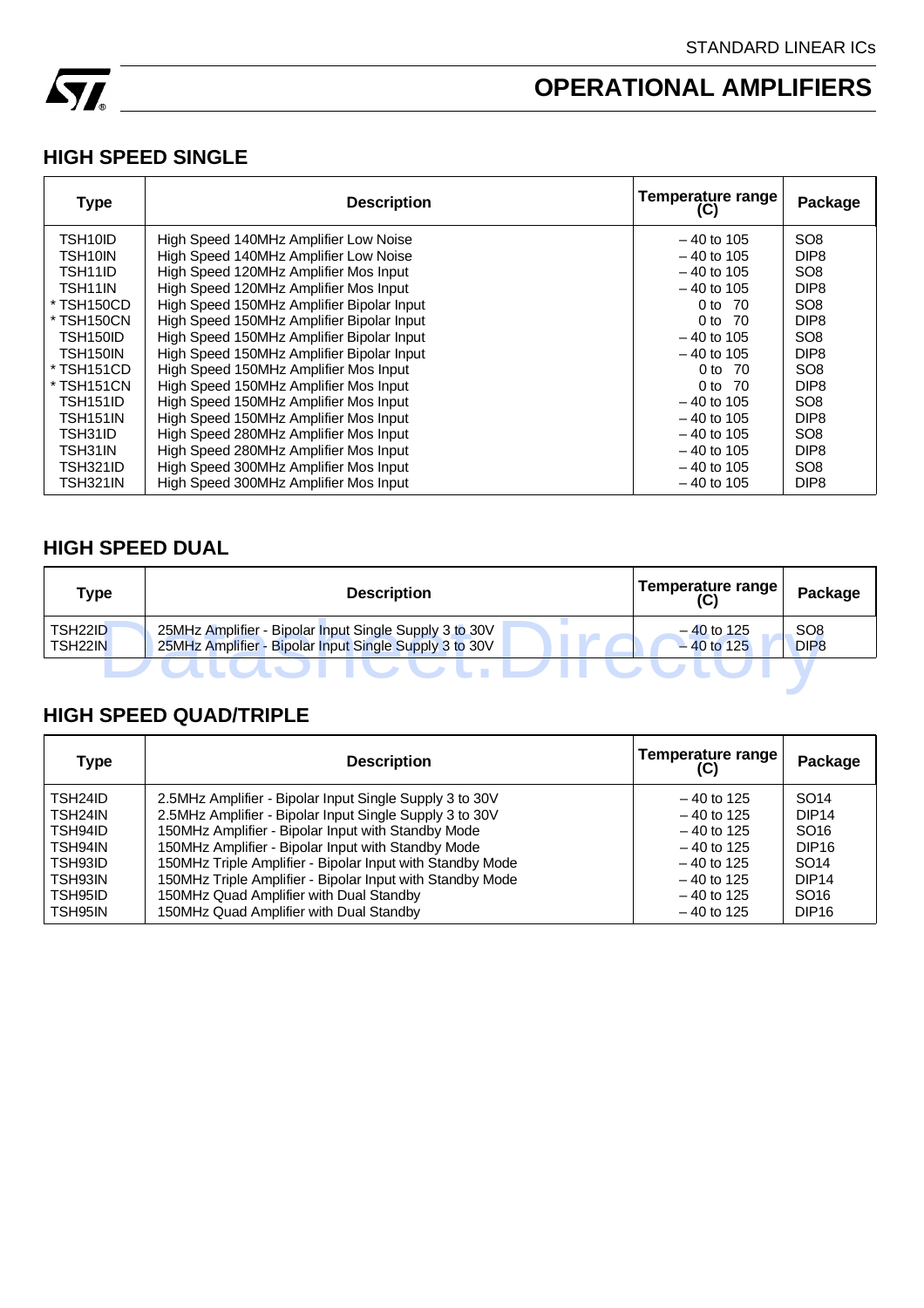#### **ALL OUR CMOS OPERATIONAL AMPLIFIERS ARE LOW CONSUMPTION, HIGH SPEED AND ULTRA–STABLE BEHAVIOUR AND ARE DESIGNED TO OPERATE WITH SINGLE OR DUAL SUPPLIES.**

#### **CMOS-SINGLE**

| <b>Type</b>    | <b>Description</b>                                              | Temperature range<br>(C) | Package              |
|----------------|-----------------------------------------------------------------|--------------------------|----------------------|
| TS271ACD       | Programmable Supply Current - Low Offset Voltage Amplifier      | 0 to 70                  | SO <sub>8</sub>      |
| * TS271ACDT    | Programmable Supply Current - Low Offset Voltage Amplifier      | 0 <sub>to</sub><br>- 70  | SO <sub>8</sub> Tape |
| TS271ACN       | Programmable Supply Current - Low Offset Voltage Amplifier      | $0$ to<br>- 70           | DIP <sub>8</sub>     |
| TS271AID       | Programmable Supply Current - Low Offset Voltage Amplifier      | $-40$ to 125             | SO <sub>8</sub>      |
| * TS271AIDT    | Programmable Supply Current - Low Offset Voltage Amplifier      | $-40$ to 125             | SO8 Tape             |
| TS271AIN       | Programmable Supply Current - Low Offset Voltage Amplifier      | $-40$ to 125             | DIP <sub>8</sub>     |
| * TS271BCD     | Programmable Supply Current - Very Low Offset Voltage Amplifier | 0 to 70                  | SO <sub>8</sub>      |
| * TS271BCDT    | Programmable Supply Current - Very Low Offset Voltage Amplifier | 0 to 70                  | SO8 Tape             |
| * TS271BCN     | Programmable Supply Current - Very Low Offset Voltage Amplifier | 0 to 70                  | DIP <sub>8</sub>     |
| * TS271BID     | Programmable Supply Current - Very Low Offset Voltage Amplifier | $-40$ to 125             | SO <sub>8</sub>      |
| * TS271BIDT    | Programmable Supply Current - Very Low Offset Voltage Amplifier | $-40$ to 125             | SO <sub>8</sub> Tape |
| * TS271BIN     | Programmable Supply Current - Very Low Offset Voltage Amplifier | $-40$ to 125             | DIP <sub>8</sub>     |
| <b>TS271CD</b> | Programmable Supply Current - Low Cost Amplifier                | 0 to 70                  | SO <sub>8</sub>      |
| TS271CDT       | Programmable Supply Current - Low Cost Amplifier                | 0 to $70$                | SO <sub>8</sub> Tape |
| <b>TS271CN</b> | Programmable Supply Current - Low Cost Amplifier                | 0 to 70                  | DIP <sub>8</sub>     |
| <b>TS271ID</b> | Programmable Supply Current - Low Cost Amplifier                | $-40$ to 125             | SO <sub>8</sub>      |
| * TS271IDT     | Programmable Supply Current - Low Cost Amplifier                | $-40$ to 125             | SO <sub>8</sub> Tape |
| <b>TS271IN</b> | Programmable Supply Current - Low Cost Amplifier                | $-40$ to 125             | DIP <sub>8</sub>     |

### **CMOS-DUAL**

| <b>Type</b>  | <b>Description</b>                                        | <b>Temperature range</b><br>(C) | Package              |
|--------------|-----------------------------------------------------------|---------------------------------|----------------------|
| TS27L2ACD_   | Low Supply Current - Low Offset Voltage Amplifier         | - 70<br>0 <sub>to</sub>         | SO <sub>8</sub>      |
| TS27L2ACDT   | Low Supply Current - Low Offset Voltage Amplifier         | 0 to 70                         | SO8 Tape             |
| TS27L2ACN    | Low Supply Current - Low Offset Voltage Amplifier         | 0 <sub>to</sub><br>-70          | DIP <sub>8</sub>     |
| TS27L2AID    | Low Supply Current - Low Offset Voltage Amplifier         | $-40$ to 125                    | SO <sub>8</sub>      |
| TS27L2AIDT   | Low Supply Current - Low Offset Voltage Amplifier         | $-40$ to 125                    | SO8 Tape             |
| TS27L2AIN    | Low Supply Current - Low Offset Voltage Amplifier         | $-40$ to 125                    | DIP <sub>8</sub>     |
| * TS27L2BCD  | Low Supply Current - Very Low Offset Voltage Amplifier    | 0 to 70                         | SO <sub>8</sub>      |
| * TS27L2BCDT | Low Supply Current - Very Low Offset Voltage Amplifier    | 0 to<br>-70                     | SO <sub>8</sub> Tape |
| * TS27L2BCN  | Low Supply Current - Very Low Offset Voltage Amplifier    | 0 <sub>to</sub><br>- 70         | DIP <sub>8</sub>     |
| * TS27L2BID  | Low Supply Current - Very Low Offset Voltage Amplifier    | $-40$ to 125                    | SO <sub>8</sub>      |
| * TS27L2BIDT | Low Supply Current - Very Low Offset Voltage Amplifier    | $-40$ to 125                    | SO8 Tape             |
| * TS27L2BIN  | Low Supply Current - Very Low Offset Voltage Amplifier    | $-40$ to 125                    | DIP <sub>8</sub>     |
| TS27L2CD     | Low Supply Current - Low Cost Amplifier                   | 0 to 70                         | SO <sub>8</sub>      |
| TS27L2CDT    | Low Supply Current - Low Cost Amplifier                   | 0 <sub>to</sub><br>- 70         | SO8 Tape             |
| TS27L2CN     | Low Supply Current - Low Cost Amplifier                   | $0$ to<br>- 70                  | DIP <sub>8</sub>     |
| TS27L2ID     | Low Supply Current - Low Cost Amplifier                   | $-40$ to 125                    | SO <sub>8</sub>      |
| TS27L2IDT    | Low Supply Current - Low Cost Amplifier                   | $-40$ to 125                    | SO8 Tape             |
| TS27L2IN     | Low Supply Current - Low Cost Amplifier                   | $-40$ to 125                    | DIP <sub>8</sub>     |
| TS27M2ACD    | Medium Supply Current - Low Offset Voltage Amplifier      | 0 to 70                         | SO <sub>8</sub>      |
| * TS27M2ACDT | Medium Supply Current - Low Offset Voltage Amplifier      | -70<br>0 to                     | SO8 Tape             |
| TS27M2ACN    | Medium Supply Current - Low Offset Voltage Amplifier      | 0 <sub>to</sub><br>- 70         | DIP <sub>8</sub>     |
| TS27M2AID    | Medium Supply Current - Low Offset Voltage Amplifier      | $-40$ to 125                    | SO <sub>8</sub>      |
| * TS27M2AIDT | Medium Supply Current - Low Offset Voltage Amplifier      | $-40$ to 125                    | SO <sub>8</sub> Tape |
| TS27M2AIN    | Medium Supply Current - Low Offset Voltage Amplifier      | $-40$ to 125                    | DIP <sub>8</sub>     |
| * TS27M2BCD  | Medium Supply Current - Very Low Offset Voltage Amplifier | 0 to 70                         | SO <sub>8</sub>      |
| * TS27M2BCDT | Medium Supply Current - Very Low Offset Voltage Amplifier | 0 to 70                         | SO8 Tape             |

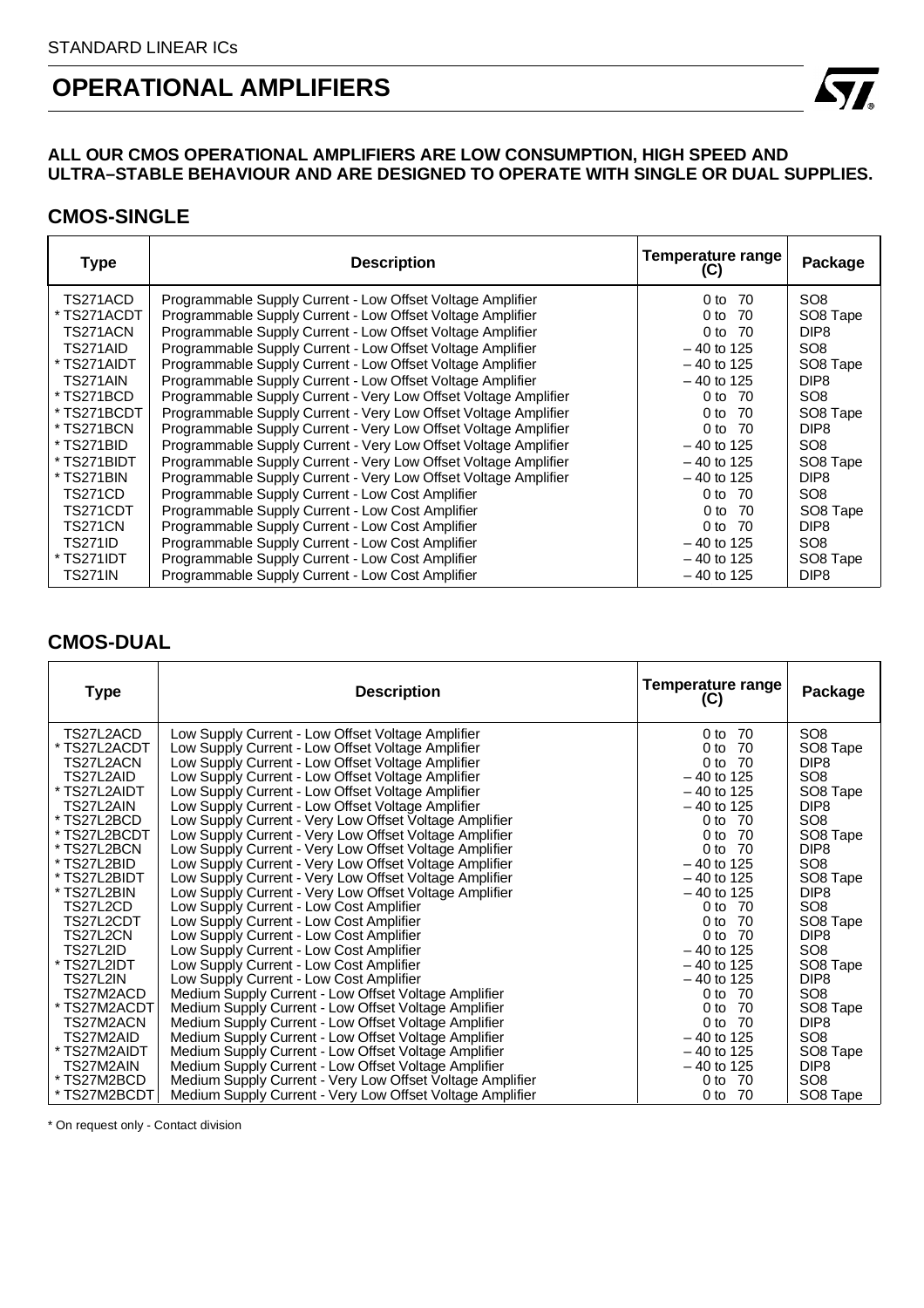

### **CMOS-DUAL** (cont'd)

| <b>Type</b>      | <b>Description</b>                                        | <b>Temperature range</b><br>(C) | Package           |
|------------------|-----------------------------------------------------------|---------------------------------|-------------------|
| * TS27M2BCN      | Medium Supply Current - Very Low Offset Voltage Amplifier | 0 to 70                         | DIP <sub>8</sub>  |
| * TS27M2BID      | Medium Supply Current - Very Low Offset Voltage Amplifier | $-40$ to 125                    | SO8               |
| * TS27M2BIDT     | Medium Supply Current - Very Low Offset Voltage Amplifier | – 40 to 125                     | SO8 Tape          |
| * TS27M2BIN      | Medium Supply Current - Very Low Offset Voltage Amplifier | $-40$ to 125                    | DIP8              |
| TS27M2CD         | Medium Supply Current - Low Cost Amplifier                | 0 to 70                         | SO8               |
| TS27M2CDT        | Medium Supply Current - Low Cost Amplifier                | 0 to 70                         | SO8 Tape          |
| TS27M2CN         | Medium Supply Current - Low Cost Amplifier                | 0 to 70                         | DIP8              |
| TS27M2ID         | Medium Supply Current - Low Cost Amplifier                | $-40$ to 125                    | SO8               |
| * TS27M2IDT      | Medium Supply Current - Low Cost Amplifier                | – 40 to 125                     | SO8 Tape          |
| TS27M2IN         | Medium Supply Current - Low Cost Amplifier                | - 40 to 125                     | DIP8              |
| TS272ACD         | High Speed - Low Offset Voltage Amplifier                 | 0 to 70                         | SO <sub>8</sub>   |
| * TS272ACDT      | High Speed - Low Offset Voltage Amplifier                 | 0 to 70                         | SO8 Tape          |
| TS272ACN         | High Speed - Low Offset Voltage Amplifier                 | 0 to 70                         | DIP <sub>8</sub>  |
| TS272AID         | High Speed - Low Offset Voltage Amplifier                 | - 40 to 125                     | SO <sub>8</sub>   |
| TS272AIDT        | High Speed - Low Offset Voltage Amplifier                 | – 40 to 125                     | SO8 Tape          |
| TS272AIN         | High Speed - Low Offset Voltage Amplifier                 | $-40$ to 125                    | DIP <sub>8</sub>  |
| * TS272BCD       | High Speed - Very Low Offset Voltage Amplifier            | 0 to 70                         | SO <sub>8</sub>   |
| * TS272BCDT      | High Speed - Very Low Offset Voltage Amplifier            | 0 to 70                         | SO8 Tape          |
| * TS272BCN       | High Speed - Very Low Offset Voltage Amplifier            | 0 to 70                         | DIP <sub>8</sub>  |
| * TS272BID       | High Speed - Very Low Offset Voltage Amplifier            | $-40$ to 125                    | SO8               |
| * TS272BIDT      | High Speed - Very Low Offset Voltage Amplifier            | $-40$ to 125                    | SO8 Tape          |
| * TS272BIN       | High Speed - Very Low Offset Voltage Amplifier            | $-40$ to 125                    | DIP <sub>8</sub>  |
| TS272CD          | High Speed - Low Cost Amplifier                           | 0 to 70                         | SO8               |
| TS272CDT         | High Speed - Low Cost Amplifier                           | 0 to 70                         | SO8 Tape          |
| <b>TS272CN</b>   | High Speed - Low Cost Amplifier                           | 0 to 70                         | DIP8              |
| TS272ID          | High Speed - Low Cost Amplifier                           | $-40$ to 125                    | SO <sub>8</sub>   |
| * TS272IDT       | High Speed - Low Cost Amplifier                           | - 40 to 125                     | SO8 Tape          |
| <b>TS272IN</b>   | High Speed - Low Cost Amplifier                           | -40 to 125                      | DIP <sub>8</sub>  |
| <b>TS902ID</b>   | Rail to Rail Dual CMOS Amplifier                          | $-40$ to 125                    | SO14              |
| <b>TS902IN</b>   | Rail to Rail Dual CMOS Amplifier                          | $-40$ to 125                    | DIP <sub>14</sub> |
| TS912AID         | Rail to Rail Dual CMOS Amplifier                          | $-40$ to 125                    | SO8               |
| TS912AIDT        | Rail to Rail Dual CMOS Amplifier                          | $-40$ to 125                    | SO8 Tape          |
| TS912AIN         | Rail to Rail Dual CMOS Amplifier                          | -40 to 125                      | DIP <sub>8</sub>  |
| TS912BID         | Rail to Rail Dual CMOS Amplifier                          | $-40$ to 125                    | SO <sub>8</sub>   |
| TS912BIDT        | Rail to Rail Dual CMOS Amplifier                          | $-40$ to 125                    | SO8 Tape          |
| TS912BIN         | Rail to Rail Dual CMOS Amplifier                          | $-40$ to 125                    | DIP <sub>8</sub>  |
| <b>TS912ID</b>   | Rail to Rail Dual CMOS Amplifier                          | – 40 to 125                     | SO8               |
| <b>TS912IN</b>   | Rail to Rail Dual CMOS Amplifier                          | - 40 to 125                     | DIP <sub>8</sub>  |
| TS3V902AID       | 3V Rail to Rail Dual CMOS Amplifier                       | - 40 to 125                     | SO14              |
| TS3V902AIN       | 3V Rail to Rail Dual CMOS Amplifier                       | $-40$ to 125                    | DIP <sub>14</sub> |
| <b>TS3V902ID</b> | 3V Rail to Rail Dual CMOS Amplifier                       | $-40$ to 125                    | SO <sub>14</sub>  |
| <b>TS3V902IN</b> | 3V Rail to Rail Dual CMOS Amplifier                       | $-40$ to 125                    | DIP <sub>14</sub> |
| <b>TS3V912ID</b> | 3V Rail to Rail Dual CMOS Amplifier                       | $-40$ to 125                    | SO8               |
| <b>TS3V912IN</b> | 3V Rail to Rail Dual CMOS Amplifier                       | – 40 to 125                     | DIP <sub>8</sub>  |
| TS3V912AID       | 3V Rail to Rail Dual CMOS Amplifier                       | - 40 to 125                     | SO <sub>8</sub>   |
| TS3V912AIN       | 3V Rail to Rail Dual CMOS Amplifier                       | $-40$ to 125                    | DIP <sub>8</sub>  |
| TS3V912BID       | 3V Rail to Rail Dual CMOS Amplifier                       | - 40 to 125                     | SO <sub>8</sub>   |
| TS3V912BIN       | 3V Rail to Rail Dual CMOS Amplifier                       | $-40$ to 125                    | DIP <sub>8</sub>  |

### **CMOS-QUAD**

| Type         | <b>Description</b>                                | Temperature range<br>(C) | Package               |
|--------------|---------------------------------------------------|--------------------------|-----------------------|
| TS27L4ACD    | Low Supply Current - Low Offset Voltage Amplifier | 0 to 70                  | SO <sub>14</sub>      |
| * TS27L4ACDT | Low Supply Current - Low Offset Voltage Amplifier | 0 to 70                  | SO <sub>14</sub> Tape |
| TS27L4ACN    | Low Supply Current - Low Offset Voltage Amplifier | 0 to 70                  | DIP <sub>14</sub>     |
| TS27L4AID    | Low Supply Current - Low Offset Voltage Amplifier | $-40$ to 125             | SO <sub>14</sub>      |
| * TS27L4AIDT | Low Supply Current - Low Offset Voltage Amplifier | $-40$ to 125             | SO <sub>14</sub> Tape |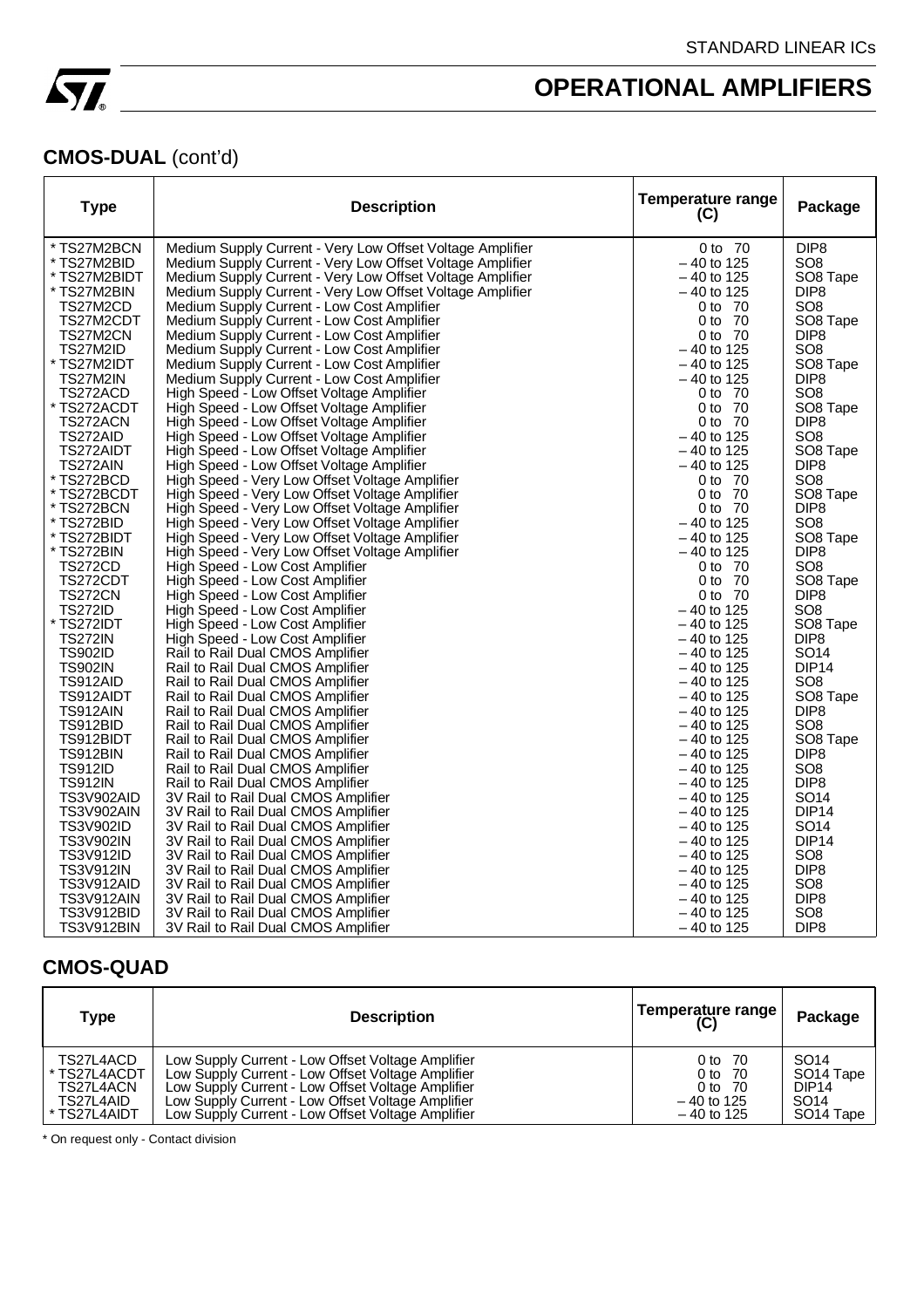

### **CMOS-QUAD** (cont'd)

| <b>Type</b>                        | <b>Description</b>                                                                                                     | Temperature range<br>(C)     | Package                                    |
|------------------------------------|------------------------------------------------------------------------------------------------------------------------|------------------------------|--------------------------------------------|
| TS27L4AIN                          | Low Supply Current - Low Offset Voltage Amplifier                                                                      | $-40$ to 125                 | DIP <sub>14</sub>                          |
| TS27L4BCD                          | Low Supply Current - Very Low Offset Voltage Amplifier                                                                 | 0 to 70                      | SO <sub>14</sub>                           |
| TS27L4BCDT                         | Low Supply Current - Very Low Offset Voltage Amplifier                                                                 | 0 to 70                      | SO <sub>14</sub> Tape                      |
| TS27L4BCN                          | Low Supply Current - Very Low Offset Voltage Amplifier                                                                 | 0 to 70                      | DIP <sub>14</sub>                          |
| TS27L4BID                          | Low Supply Current - Very Low Offset Voltage Amplifier                                                                 | – 40 to 125                  | SO <sub>14</sub>                           |
| TS27L4BIDT                         | Low Supply Current - Very Low Offset Voltage Amplifier                                                                 | $-40$ to 125                 | SO <sub>14</sub> Tape                      |
| TS27L4BIN                          | Low Supply Current - Very Low Offset Voltage Amplifier                                                                 | $-40$ to 125                 | DIP <sub>14</sub>                          |
| TS27L4CD                           | Low Supply Current - Low Cost Amplifier                                                                                | 0 to 70                      | SO <sub>14</sub>                           |
| TS27L4CDT                          | Low Supply Current - Low Cost Amplifier                                                                                | 0 to 70                      | SO <sub>14</sub> Tape<br>DIP <sub>14</sub> |
| TS27L4CN<br>TS27L4AID              | Low Supply Current - Low Cost Amplifier<br>Low Supply Current - Low Cost Amplifier                                     | 0 to 70<br>$-40$ to 125      | SO <sub>14</sub>                           |
| TS27L4IDT                          | Low Supply Current - Low Cost Amplifier                                                                                | $-40$ to 125                 | SO <sub>14</sub> Tape                      |
| TS27L4IN                           | Low Supply Current - Low Cost Amplifier                                                                                | – 40 to 125                  | DIP14                                      |
| TS27M4ACD                          | Medium Supply Current - Low Offset Voltage Amplifier                                                                   | 0 to 70                      | SO <sub>14</sub>                           |
| TS27M4ACDT                         | Medium Supply Current - Low Offset Voltage Amplifier                                                                   | 0 to 70                      | SO <sub>14</sub> Tape                      |
| TS27M4ACN                          | Medium Supply Current - Low Offset Voltage Amplifier                                                                   | 0 to 70                      | DIP <sub>14</sub>                          |
| TS27M4AID                          | Medium Supply Current - Low Offset Voltage Amplifier                                                                   | $-40$ to 125                 | SO <sub>14</sub>                           |
| TS27M4AIDT                         | Medium Supply Current - Low Offset Voltage Amplifier                                                                   | – 40 to 125                  | SO <sub>14</sub> Tape                      |
| TS27M4AIN                          | Medium Supply Current - Low Offset Voltage Amplifier                                                                   | $-40$ to 125                 | DIP <sub>14</sub>                          |
| TS27M4BCD                          | Medium Supply Current - Very Low Offset Voltage Amplifier                                                              | 0 to 70                      | SO <sub>14</sub>                           |
| TS27M4BCDT                         | Medium Supply Current - Very Low Offset Voltage Amplifier                                                              | 0 to 70                      | SO <sub>14</sub> Tape                      |
| TS27M4BCN<br>TS27M4BID             | Medium Supply Current - Very Low Offset Voltage Amplifier                                                              | 0 to 70<br>$-40$ to 125      | DIP <sub>14</sub>                          |
| TS27M4BIDT                         | Medium Supply Current - Very Low Offset Voltage Amplifier<br>Medium Supply Current - Very Low Offset Voltage Amplifier | – 40 to 125                  | SO14<br>SO <sub>14</sub> Tape              |
| TS27M4BIN                          | Medium Supply Current - Very Low Offset Voltage Amplifier                                                              | $-40$ to 125                 | DIP <sub>14</sub>                          |
| TS27M4CD                           | Medium Supply Current - Low Cost Amplifier                                                                             | 0 to 70                      | SO14                                       |
| TS27M4CDT                          | Medium Supply Current - Low Cost Amplifier                                                                             | 0 to 70                      | SO <sub>14</sub> Tape                      |
| TS27M4CN                           | Medium Supply Current - Low Cost Amplifier                                                                             | 0 to 70                      | DIP <sub>14</sub>                          |
| TS27M4ID                           | Medium Supply Current - Low Cost Amplifier                                                                             | – 40 to 125                  | SO <sub>14</sub>                           |
| TS27M41DT                          | Medium Supply Current - Low Cost Amplifier                                                                             | $-40$ to 125                 | SO <sub>14</sub> Tape                      |
| TS27M4IN                           | Medium Supply Current - Low Cost Amplifier                                                                             | $-40$ to 125                 | DIP <sub>14</sub>                          |
| TS274ACD                           | High Speed - Low Offset Voltage Amplifier                                                                              | 0 to 70                      | SO <sub>14</sub>                           |
| TS274ACDT                          | High Speed - Low Offset Voltage Amplifier                                                                              | 0 to 70                      | SO <sub>14</sub> Tape                      |
| TS274ACN<br>TS274AID               | High Speed - Low Offset Voltage Amplifier                                                                              | 0 to 70<br>$-40$ to 125      | DIP <sub>14</sub><br>SO <sub>14</sub>      |
| TS274AIDT                          | High Speed - Low Offset Voltage Amplifier<br>High Speed - Low Offset Voltage Amplifier                                 | $-40$ to 125                 | SO <sub>14</sub> Tape                      |
| TS274AIN                           | High Speed - Low Offset Voltage Amplifier                                                                              | – 40 to 125                  | DIP <sub>14</sub>                          |
| * TS274BCD                         | High Speed - Very Low Offset Voltage Amplifier                                                                         | 0 to 70                      | SO <sub>14</sub>                           |
| TS274BCDT                          | High Speed - Very Low Offset Voltage Amplifier                                                                         | 0 to 70                      | SO <sub>14</sub> Tape                      |
| TS274BCN                           | High Speed - Very Low Offset Voltage Amplifier                                                                         | 0 to 70                      | DIP <sub>14</sub>                          |
| * TS274BID                         | High Speed - Very Low Offset Voltage Amplifier                                                                         | $-40$ to 125                 | SO <sub>14</sub>                           |
| * TS274BIDT                        | High Speed - Very Low Offset Voltage Amplifier                                                                         | $-40$ to 125                 | SO <sub>14</sub> Tape                      |
| TS274BIN                           | High Speed - Very Low Offset Voltage Amplifier                                                                         | – 40 to 125                  | DIP <sub>14</sub>                          |
| TS274CD                            | High Speed - Low Cost Amplifier                                                                                        | 0 to 70                      | SO14                                       |
| TS274CDT                           | High Speed - Low Cost Amplifier                                                                                        | 0 to 70<br>0 to 70           | SO <sub>14</sub> Tape                      |
| <b>TS274CN</b><br><b>TS274ID</b>   | High Speed - Low Cost Amplifier<br>High Speed - Low Cost Amplifier                                                     | – 40 to 125                  | DIP14<br>SO <sub>14</sub>                  |
| TS274IDT                           | High Speed - Low Cost Amplifier                                                                                        | $-40$ to 125                 | SO <sub>14</sub> Tape                      |
| <b>TS274IN</b>                     | High Speed - Low Cost Amplifier                                                                                        | $-40$ to 125                 | DIP <sub>14</sub>                          |
| <b>TS904ID</b>                     | Rail to Rail Quad CMOS Amplifier                                                                                       | $-40$ to 125                 | SO <sub>14</sub>                           |
| <b>TS904IN</b>                     | Rail to Rail Quad CMOS Amplifier                                                                                       | $-40$ to 125                 | DIP <sub>14</sub>                          |
| TS914AID                           | 3V Rail to Rail Quad CMOS Amplifier                                                                                    | $-40$ to 125                 | SO <sub>14</sub>                           |
| TS914AIN                           | 3V Rail to Rail Quad CMOS Amplifier                                                                                    | $-40$ to 125                 | DIP <sub>14</sub>                          |
| <b>TS3V904ID</b>                   | 3V Rail to Rail Quad CMOS Amplifier                                                                                    | $-40$ to 125                 | SO <sub>14</sub>                           |
| <b>TS3V904IN</b>                   | 3V Rail to Rail Quad CMOS Amplifier                                                                                    | $-40$ to 125                 | DIP <sub>14</sub>                          |
| <b>TS914ID</b>                     | Rail to Rail Quad CMOS Amplifier                                                                                       | $-40$ to 125                 | SO <sub>14</sub>                           |
| <b>TS914IN</b><br><b>TS3V914ID</b> | Rail to Rail Quad CMOS Amplifier<br>3V Rail to Rail Quad CMOS Amplifier                                                | $-40$ to 125<br>$-40$ to 125 | DIP <sub>14</sub><br>SO <sub>14</sub>      |
| TS3V914AID                         | 3V Rail to Rail Quad CMOS Amplifier                                                                                    | $-40$ to 125                 | SO <sub>14</sub>                           |
| <b>TS3V914IN</b>                   | 3V Rail to Rail Quad CMOS Amplifier                                                                                    | $-40$ to 125                 | DIP <sub>14</sub>                          |
| TS3V914AIN                         | 3V Rail to Rail Quad CMOS Amplifier                                                                                    | $-40$ to 125                 | DIP <sub>14</sub>                          |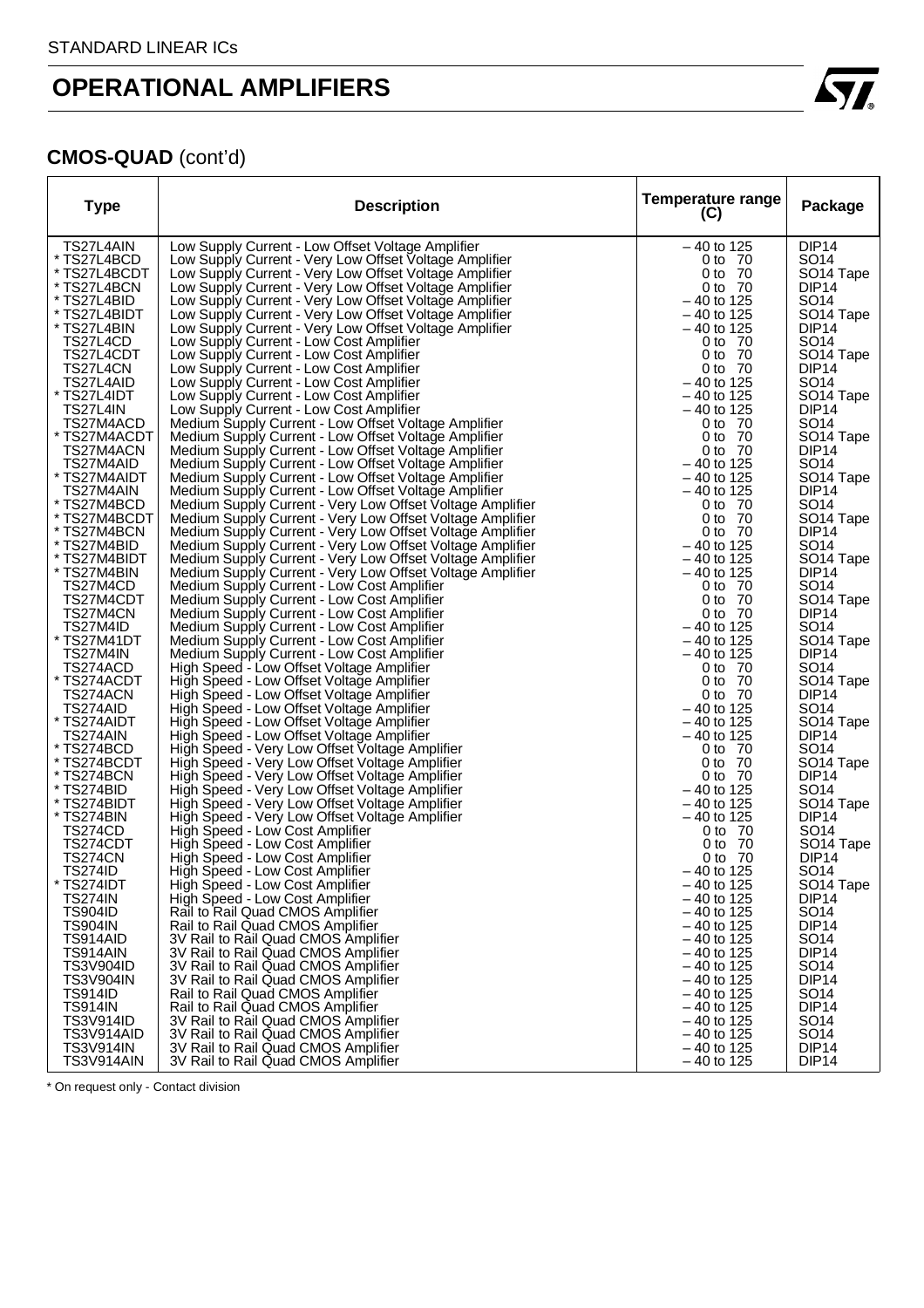

### **J-FET-SINGLE**

| * LF251D<br>SO <sub>8</sub><br>Wide Bandwidth Amplifier<br>$-40$ to 105<br>* LF251DT<br>Wide Bandwidth Amplifier<br>$-40$ to 105<br>SO8 Tape<br>* LF251N<br>Wide Bandwidth Amplifier<br>$-40$ to 105<br>DIP <sub>8</sub><br>* LF255D<br>High Performance - Low Supply Current Amplifier<br>SO <sub>8</sub><br>– 40 to 105<br>* LF255DT<br>High Performance - Low Supply Current Amplifier<br>SO8 Tape<br>– 40 to 105<br>* LF255N<br>High Performance - Low Supply Current Amplifier<br>$-40$ to 105<br>DIP <sub>8</sub><br>* LF256D<br>High Performance - Wide Band Amplifier<br>SO <sub>8</sub><br>$-40$ to 105<br>* LF256DT<br>High Performance - Wide Band Amplifier<br>SO8 Tape<br>– 40 to 105<br>DIP <sub>8</sub><br>* LF256N<br>High Performance - Wide Band Amplifier<br>– 40 to 105<br>SO <sub>8</sub><br>High Performance - Wide Band Decompensated Amplifier<br>* LF257D<br>$-40$ to 105<br>* LF257DT<br>High Performance - Wide Band Decompensated Amplifier<br>SO8 Tape<br>– 40 to 105<br>* LF257N<br>High Performance - Wide Band Decompensated Amplifier<br>$-40$ to 105<br>DIP <sub>8</sub><br>SO <sub>8</sub><br>LF351D<br>Wide Bandwidth Amplifier<br>0 to 70<br>LF351DT<br>Wide Bandwidth Amplifier<br>0 to 70<br>SO8 Tape<br><b>LF351N</b><br>Wide Bandwidth Amplifier<br>- 70<br>DIP <sub>8</sub><br>0 to<br><b>LF355D</b><br>High Performance - Low Supply Current Amplifier<br>- 70<br>SO <sub>8</sub><br>0 to<br>* LF355DT<br>High Performance - Low Supply Current Amplifier<br>0 to<br>- 70<br>SO8 Tape<br>High Performance - Low Supply Current Amplifier<br><b>LF355N</b><br>$0$ to<br>- 70<br>DIP <sub>8</sub><br><b>LF356D</b><br>High Performance - Wide Band Amplifier<br>SO <sub>8</sub><br>0 <sub>to</sub><br>-70<br>* LF356DT<br>High Performance - Wide Band Amplifier<br>0 <sub>to</sub><br>70<br>SO8 Tape<br><b>LF356N</b><br>High Performance - Wide Band Amplifier<br>0 to<br>70<br>DIP <sub>8</sub><br><b>LF357D</b><br>High Performance - Wide Band Decompensated Amplifier<br>70<br>SO <sub>8</sub><br>0 to<br>LF357DT<br>High Performance - Wide Band Decompensated Amplifier<br>0 <sub>to</sub><br>70<br>SO <sub>8</sub> Tape<br><b>LF357N</b><br>High Performance - Wide Band Decompensated Amplifier<br>70<br>DIP <sub>8</sub><br>0 to<br>Low Power - Low Input Offset Voltage Amplifier<br>- 70<br>SO <sub>8</sub><br>TL061ACD<br>0 to<br>* TL061ACDT<br>Low Power - Low Input Offset Voltage Amplifier<br>0 to 70<br>SO <sub>8</sub> Tape<br>TL061ACN<br>Low Power - Low Input Offset Voltage Amplifier<br>0 to 70<br>DIP <sub>8</sub><br>* TL061AID<br>Low Power - Low Input Offset Voltage Amplifier<br>$-40$ to 105<br>SO <sub>8</sub><br>* TL061AIDT<br>Low Power - Low Input Offset Voltage Amplifier<br>$-40$ to 105<br>SO8 Tape<br>* TL061AIN<br>Low Power - Low Input Offset Voltage Amplifier<br>$-40$ to 105<br>DIP <sub>8</sub><br><b>TL061CD</b><br>Low Power Amplifier<br>SO <sub>8</sub><br>0 to 70<br>TL061CDT<br>Low Power Amplifier<br>0 to 70<br>SO <sub>8</sub> Tape<br><b>TL061CN</b><br>Low Power Amplifier<br>0 to 70<br>DIP <sub>8</sub><br>SO <sub>8</sub><br><b>TL061ID</b><br>Low Power Amplifier<br>$-40$ to 105<br>* TL061IDT<br>Low Power Amplifier<br>SO8 Tape<br>– 40 to 105<br>DIP <sub>8</sub><br>TL061IN<br>Low Power Amplifier<br>– 40 to 105<br>TL071ACD<br>Low Noise - Low Input Offset Voltage Amplifier<br>SO <sub>8</sub><br>0 to 70<br>Low Noise - Low Input Offset Voltage Amplifier<br>* TL071ACDT<br>0 to 70<br>SO8 Tape<br>Low Noise - Low Input Offset Voltage Amplifier<br>DIP <sub>8</sub><br>TL071ACN<br>0 to 70<br>Low Noise - Low Input Offset Voltage Amplifier<br>SO <sub>8</sub><br>* TL071AID<br>$-40$ to 105<br>Low Noise - Low Input Offset Voltage Amplifier<br>* TL071AIDT<br>$-40$ to 105<br>SO8 Tape<br>Low Noise - Low Input Offset Voltage Amplifier<br>* TL071AIN<br>$-40$ to 105<br>DIP <sub>8</sub><br>SO <sub>8</sub><br>TL071CD<br>Low Noise Amplifier<br>0 to 70<br>0 to 70<br>SO8 Tape<br>TL071CDT<br>Low Noise Amplifier<br>TL071CN<br>Low Noise Amplifier<br>0 to 70<br>DIP <sub>8</sub><br><b>TL071ID</b><br>Low Noise Amplifier<br>$-40$ to 105<br>SO <sub>8</sub><br>* TL071IDT<br>Low Noise Amplifier<br>$-40$ to 105<br>SO8 Tape<br><b>TL071IN</b><br>Low Noise Amplifier<br>$-40$ to 105<br>DIP <sub>8</sub><br>* TL081ACD<br>SO <sub>8</sub><br>General Purpose - Low Input Offset Voltage Amplifier<br>0 to 70<br>* TL081ACDT<br>General Purpose - Low Input Offset Voltage Amplifier<br>0 to 70<br>SO8 Tape<br>General Purpose - Low Input Offset Voltage Amplifier<br>TL081ACN<br>0 to 70<br>DIP <sub>8</sub><br>SO <sub>8</sub><br>* TL081AID<br>General Purpose - Low Input Offset Voltage Amplifier<br>$-40$ to 105<br>* TL081AIDT<br>General Purpose - Low Input Offset Voltage Amplifier<br>$-40$ to 105<br>SO8 Tape<br>* TL081AIN<br>General Purpose - Low Input Offset Voltage Amplifier<br>DIP <sub>8</sub><br>$-40$ to 105<br><b>TL081CD</b><br>General Purpose Amplifier<br>SO <sub>8</sub><br>0 to 70<br>SO <sub>8</sub> Tape<br>TL081CDT<br>General Purpose Amplifier<br>0 to 70<br><b>TL081CN</b><br><b>General Purpose Amplifier</b><br>DIP <sub>8</sub><br>0 to 70<br><b>TL081ID</b><br>General Purpose Amplifier<br>$-40$ to 105<br>SO <sub>8</sub><br>* TL081IDT<br>General Purpose Amplifier<br>$-40$ to 105<br>SO8 Tape<br><b>TL081IN</b><br>General Purpose Amplifier<br>$-40$ to 105<br>DIP <sub>8</sub> | <b>Type</b> | <b>Description</b> | <b>Temperature range</b><br>$(^{\circ}C)$ | Package |
|-----------------------------------------------------------------------------------------------------------------------------------------------------------------------------------------------------------------------------------------------------------------------------------------------------------------------------------------------------------------------------------------------------------------------------------------------------------------------------------------------------------------------------------------------------------------------------------------------------------------------------------------------------------------------------------------------------------------------------------------------------------------------------------------------------------------------------------------------------------------------------------------------------------------------------------------------------------------------------------------------------------------------------------------------------------------------------------------------------------------------------------------------------------------------------------------------------------------------------------------------------------------------------------------------------------------------------------------------------------------------------------------------------------------------------------------------------------------------------------------------------------------------------------------------------------------------------------------------------------------------------------------------------------------------------------------------------------------------------------------------------------------------------------------------------------------------------------------------------------------------------------------------------------------------------------------------------------------------------------------------------------------------------------------------------------------------------------------------------------------------------------------------------------------------------------------------------------------------------------------------------------------------------------------------------------------------------------------------------------------------------------------------------------------------------------------------------------------------------------------------------------------------------------------------------------------------------------------------------------------------------------------------------------------------------------------------------------------------------------------------------------------------------------------------------------------------------------------------------------------------------------------------------------------------------------------------------------------------------------------------------------------------------------------------------------------------------------------------------------------------------------------------------------------------------------------------------------------------------------------------------------------------------------------------------------------------------------------------------------------------------------------------------------------------------------------------------------------------------------------------------------------------------------------------------------------------------------------------------------------------------------------------------------------------------------------------------------------------------------------------------------------------------------------------------------------------------------------------------------------------------------------------------------------------------------------------------------------------------------------------------------------------------------------------------------------------------------------------------------------------------------------------------------------------------------------------------------------------------------------------------------------------------------------------------------------------------------------------------------------------------------------------------------------------------------------------------------------------------------------------------------------------------------------------------------------------------------------------------------------------------------------------------------------------------------------------------------------------------------------------------------------------------------------------------------------------------------------------------------------------------------------------------------------------------------------------------------------------------------------------------------------------------------------------------------------------------------------------------------------------------------------------------------------------------------------------------------------------------------------------------------------------------------------------------------------------------------------------------------------------------------------------------------------------------------------------------------------|-------------|--------------------|-------------------------------------------|---------|
|                                                                                                                                                                                                                                                                                                                                                                                                                                                                                                                                                                                                                                                                                                                                                                                                                                                                                                                                                                                                                                                                                                                                                                                                                                                                                                                                                                                                                                                                                                                                                                                                                                                                                                                                                                                                                                                                                                                                                                                                                                                                                                                                                                                                                                                                                                                                                                                                                                                                                                                                                                                                                                                                                                                                                                                                                                                                                                                                                                                                                                                                                                                                                                                                                                                                                                                                                                                                                                                                                                                                                                                                                                                                                                                                                                                                                                                                                                                                                                                                                                                                                                                                                                                                                                                                                                                                                                                                                                                                                                                                                                                                                                                                                                                                                                                                                                                                                                                                                                                                                                                                                                                                                                                                                                                                                                                                                                                                                                                                 |             |                    |                                           |         |
|                                                                                                                                                                                                                                                                                                                                                                                                                                                                                                                                                                                                                                                                                                                                                                                                                                                                                                                                                                                                                                                                                                                                                                                                                                                                                                                                                                                                                                                                                                                                                                                                                                                                                                                                                                                                                                                                                                                                                                                                                                                                                                                                                                                                                                                                                                                                                                                                                                                                                                                                                                                                                                                                                                                                                                                                                                                                                                                                                                                                                                                                                                                                                                                                                                                                                                                                                                                                                                                                                                                                                                                                                                                                                                                                                                                                                                                                                                                                                                                                                                                                                                                                                                                                                                                                                                                                                                                                                                                                                                                                                                                                                                                                                                                                                                                                                                                                                                                                                                                                                                                                                                                                                                                                                                                                                                                                                                                                                                                                 |             |                    |                                           |         |
|                                                                                                                                                                                                                                                                                                                                                                                                                                                                                                                                                                                                                                                                                                                                                                                                                                                                                                                                                                                                                                                                                                                                                                                                                                                                                                                                                                                                                                                                                                                                                                                                                                                                                                                                                                                                                                                                                                                                                                                                                                                                                                                                                                                                                                                                                                                                                                                                                                                                                                                                                                                                                                                                                                                                                                                                                                                                                                                                                                                                                                                                                                                                                                                                                                                                                                                                                                                                                                                                                                                                                                                                                                                                                                                                                                                                                                                                                                                                                                                                                                                                                                                                                                                                                                                                                                                                                                                                                                                                                                                                                                                                                                                                                                                                                                                                                                                                                                                                                                                                                                                                                                                                                                                                                                                                                                                                                                                                                                                                 |             |                    |                                           |         |
|                                                                                                                                                                                                                                                                                                                                                                                                                                                                                                                                                                                                                                                                                                                                                                                                                                                                                                                                                                                                                                                                                                                                                                                                                                                                                                                                                                                                                                                                                                                                                                                                                                                                                                                                                                                                                                                                                                                                                                                                                                                                                                                                                                                                                                                                                                                                                                                                                                                                                                                                                                                                                                                                                                                                                                                                                                                                                                                                                                                                                                                                                                                                                                                                                                                                                                                                                                                                                                                                                                                                                                                                                                                                                                                                                                                                                                                                                                                                                                                                                                                                                                                                                                                                                                                                                                                                                                                                                                                                                                                                                                                                                                                                                                                                                                                                                                                                                                                                                                                                                                                                                                                                                                                                                                                                                                                                                                                                                                                                 |             |                    |                                           |         |
|                                                                                                                                                                                                                                                                                                                                                                                                                                                                                                                                                                                                                                                                                                                                                                                                                                                                                                                                                                                                                                                                                                                                                                                                                                                                                                                                                                                                                                                                                                                                                                                                                                                                                                                                                                                                                                                                                                                                                                                                                                                                                                                                                                                                                                                                                                                                                                                                                                                                                                                                                                                                                                                                                                                                                                                                                                                                                                                                                                                                                                                                                                                                                                                                                                                                                                                                                                                                                                                                                                                                                                                                                                                                                                                                                                                                                                                                                                                                                                                                                                                                                                                                                                                                                                                                                                                                                                                                                                                                                                                                                                                                                                                                                                                                                                                                                                                                                                                                                                                                                                                                                                                                                                                                                                                                                                                                                                                                                                                                 |             |                    |                                           |         |
|                                                                                                                                                                                                                                                                                                                                                                                                                                                                                                                                                                                                                                                                                                                                                                                                                                                                                                                                                                                                                                                                                                                                                                                                                                                                                                                                                                                                                                                                                                                                                                                                                                                                                                                                                                                                                                                                                                                                                                                                                                                                                                                                                                                                                                                                                                                                                                                                                                                                                                                                                                                                                                                                                                                                                                                                                                                                                                                                                                                                                                                                                                                                                                                                                                                                                                                                                                                                                                                                                                                                                                                                                                                                                                                                                                                                                                                                                                                                                                                                                                                                                                                                                                                                                                                                                                                                                                                                                                                                                                                                                                                                                                                                                                                                                                                                                                                                                                                                                                                                                                                                                                                                                                                                                                                                                                                                                                                                                                                                 |             |                    |                                           |         |
|                                                                                                                                                                                                                                                                                                                                                                                                                                                                                                                                                                                                                                                                                                                                                                                                                                                                                                                                                                                                                                                                                                                                                                                                                                                                                                                                                                                                                                                                                                                                                                                                                                                                                                                                                                                                                                                                                                                                                                                                                                                                                                                                                                                                                                                                                                                                                                                                                                                                                                                                                                                                                                                                                                                                                                                                                                                                                                                                                                                                                                                                                                                                                                                                                                                                                                                                                                                                                                                                                                                                                                                                                                                                                                                                                                                                                                                                                                                                                                                                                                                                                                                                                                                                                                                                                                                                                                                                                                                                                                                                                                                                                                                                                                                                                                                                                                                                                                                                                                                                                                                                                                                                                                                                                                                                                                                                                                                                                                                                 |             |                    |                                           |         |
|                                                                                                                                                                                                                                                                                                                                                                                                                                                                                                                                                                                                                                                                                                                                                                                                                                                                                                                                                                                                                                                                                                                                                                                                                                                                                                                                                                                                                                                                                                                                                                                                                                                                                                                                                                                                                                                                                                                                                                                                                                                                                                                                                                                                                                                                                                                                                                                                                                                                                                                                                                                                                                                                                                                                                                                                                                                                                                                                                                                                                                                                                                                                                                                                                                                                                                                                                                                                                                                                                                                                                                                                                                                                                                                                                                                                                                                                                                                                                                                                                                                                                                                                                                                                                                                                                                                                                                                                                                                                                                                                                                                                                                                                                                                                                                                                                                                                                                                                                                                                                                                                                                                                                                                                                                                                                                                                                                                                                                                                 |             |                    |                                           |         |
|                                                                                                                                                                                                                                                                                                                                                                                                                                                                                                                                                                                                                                                                                                                                                                                                                                                                                                                                                                                                                                                                                                                                                                                                                                                                                                                                                                                                                                                                                                                                                                                                                                                                                                                                                                                                                                                                                                                                                                                                                                                                                                                                                                                                                                                                                                                                                                                                                                                                                                                                                                                                                                                                                                                                                                                                                                                                                                                                                                                                                                                                                                                                                                                                                                                                                                                                                                                                                                                                                                                                                                                                                                                                                                                                                                                                                                                                                                                                                                                                                                                                                                                                                                                                                                                                                                                                                                                                                                                                                                                                                                                                                                                                                                                                                                                                                                                                                                                                                                                                                                                                                                                                                                                                                                                                                                                                                                                                                                                                 |             |                    |                                           |         |
|                                                                                                                                                                                                                                                                                                                                                                                                                                                                                                                                                                                                                                                                                                                                                                                                                                                                                                                                                                                                                                                                                                                                                                                                                                                                                                                                                                                                                                                                                                                                                                                                                                                                                                                                                                                                                                                                                                                                                                                                                                                                                                                                                                                                                                                                                                                                                                                                                                                                                                                                                                                                                                                                                                                                                                                                                                                                                                                                                                                                                                                                                                                                                                                                                                                                                                                                                                                                                                                                                                                                                                                                                                                                                                                                                                                                                                                                                                                                                                                                                                                                                                                                                                                                                                                                                                                                                                                                                                                                                                                                                                                                                                                                                                                                                                                                                                                                                                                                                                                                                                                                                                                                                                                                                                                                                                                                                                                                                                                                 |             |                    |                                           |         |
|                                                                                                                                                                                                                                                                                                                                                                                                                                                                                                                                                                                                                                                                                                                                                                                                                                                                                                                                                                                                                                                                                                                                                                                                                                                                                                                                                                                                                                                                                                                                                                                                                                                                                                                                                                                                                                                                                                                                                                                                                                                                                                                                                                                                                                                                                                                                                                                                                                                                                                                                                                                                                                                                                                                                                                                                                                                                                                                                                                                                                                                                                                                                                                                                                                                                                                                                                                                                                                                                                                                                                                                                                                                                                                                                                                                                                                                                                                                                                                                                                                                                                                                                                                                                                                                                                                                                                                                                                                                                                                                                                                                                                                                                                                                                                                                                                                                                                                                                                                                                                                                                                                                                                                                                                                                                                                                                                                                                                                                                 |             |                    |                                           |         |
|                                                                                                                                                                                                                                                                                                                                                                                                                                                                                                                                                                                                                                                                                                                                                                                                                                                                                                                                                                                                                                                                                                                                                                                                                                                                                                                                                                                                                                                                                                                                                                                                                                                                                                                                                                                                                                                                                                                                                                                                                                                                                                                                                                                                                                                                                                                                                                                                                                                                                                                                                                                                                                                                                                                                                                                                                                                                                                                                                                                                                                                                                                                                                                                                                                                                                                                                                                                                                                                                                                                                                                                                                                                                                                                                                                                                                                                                                                                                                                                                                                                                                                                                                                                                                                                                                                                                                                                                                                                                                                                                                                                                                                                                                                                                                                                                                                                                                                                                                                                                                                                                                                                                                                                                                                                                                                                                                                                                                                                                 |             |                    |                                           |         |
|                                                                                                                                                                                                                                                                                                                                                                                                                                                                                                                                                                                                                                                                                                                                                                                                                                                                                                                                                                                                                                                                                                                                                                                                                                                                                                                                                                                                                                                                                                                                                                                                                                                                                                                                                                                                                                                                                                                                                                                                                                                                                                                                                                                                                                                                                                                                                                                                                                                                                                                                                                                                                                                                                                                                                                                                                                                                                                                                                                                                                                                                                                                                                                                                                                                                                                                                                                                                                                                                                                                                                                                                                                                                                                                                                                                                                                                                                                                                                                                                                                                                                                                                                                                                                                                                                                                                                                                                                                                                                                                                                                                                                                                                                                                                                                                                                                                                                                                                                                                                                                                                                                                                                                                                                                                                                                                                                                                                                                                                 |             |                    |                                           |         |
|                                                                                                                                                                                                                                                                                                                                                                                                                                                                                                                                                                                                                                                                                                                                                                                                                                                                                                                                                                                                                                                                                                                                                                                                                                                                                                                                                                                                                                                                                                                                                                                                                                                                                                                                                                                                                                                                                                                                                                                                                                                                                                                                                                                                                                                                                                                                                                                                                                                                                                                                                                                                                                                                                                                                                                                                                                                                                                                                                                                                                                                                                                                                                                                                                                                                                                                                                                                                                                                                                                                                                                                                                                                                                                                                                                                                                                                                                                                                                                                                                                                                                                                                                                                                                                                                                                                                                                                                                                                                                                                                                                                                                                                                                                                                                                                                                                                                                                                                                                                                                                                                                                                                                                                                                                                                                                                                                                                                                                                                 |             |                    |                                           |         |
|                                                                                                                                                                                                                                                                                                                                                                                                                                                                                                                                                                                                                                                                                                                                                                                                                                                                                                                                                                                                                                                                                                                                                                                                                                                                                                                                                                                                                                                                                                                                                                                                                                                                                                                                                                                                                                                                                                                                                                                                                                                                                                                                                                                                                                                                                                                                                                                                                                                                                                                                                                                                                                                                                                                                                                                                                                                                                                                                                                                                                                                                                                                                                                                                                                                                                                                                                                                                                                                                                                                                                                                                                                                                                                                                                                                                                                                                                                                                                                                                                                                                                                                                                                                                                                                                                                                                                                                                                                                                                                                                                                                                                                                                                                                                                                                                                                                                                                                                                                                                                                                                                                                                                                                                                                                                                                                                                                                                                                                                 |             |                    |                                           |         |
|                                                                                                                                                                                                                                                                                                                                                                                                                                                                                                                                                                                                                                                                                                                                                                                                                                                                                                                                                                                                                                                                                                                                                                                                                                                                                                                                                                                                                                                                                                                                                                                                                                                                                                                                                                                                                                                                                                                                                                                                                                                                                                                                                                                                                                                                                                                                                                                                                                                                                                                                                                                                                                                                                                                                                                                                                                                                                                                                                                                                                                                                                                                                                                                                                                                                                                                                                                                                                                                                                                                                                                                                                                                                                                                                                                                                                                                                                                                                                                                                                                                                                                                                                                                                                                                                                                                                                                                                                                                                                                                                                                                                                                                                                                                                                                                                                                                                                                                                                                                                                                                                                                                                                                                                                                                                                                                                                                                                                                                                 |             |                    |                                           |         |
|                                                                                                                                                                                                                                                                                                                                                                                                                                                                                                                                                                                                                                                                                                                                                                                                                                                                                                                                                                                                                                                                                                                                                                                                                                                                                                                                                                                                                                                                                                                                                                                                                                                                                                                                                                                                                                                                                                                                                                                                                                                                                                                                                                                                                                                                                                                                                                                                                                                                                                                                                                                                                                                                                                                                                                                                                                                                                                                                                                                                                                                                                                                                                                                                                                                                                                                                                                                                                                                                                                                                                                                                                                                                                                                                                                                                                                                                                                                                                                                                                                                                                                                                                                                                                                                                                                                                                                                                                                                                                                                                                                                                                                                                                                                                                                                                                                                                                                                                                                                                                                                                                                                                                                                                                                                                                                                                                                                                                                                                 |             |                    |                                           |         |
|                                                                                                                                                                                                                                                                                                                                                                                                                                                                                                                                                                                                                                                                                                                                                                                                                                                                                                                                                                                                                                                                                                                                                                                                                                                                                                                                                                                                                                                                                                                                                                                                                                                                                                                                                                                                                                                                                                                                                                                                                                                                                                                                                                                                                                                                                                                                                                                                                                                                                                                                                                                                                                                                                                                                                                                                                                                                                                                                                                                                                                                                                                                                                                                                                                                                                                                                                                                                                                                                                                                                                                                                                                                                                                                                                                                                                                                                                                                                                                                                                                                                                                                                                                                                                                                                                                                                                                                                                                                                                                                                                                                                                                                                                                                                                                                                                                                                                                                                                                                                                                                                                                                                                                                                                                                                                                                                                                                                                                                                 |             |                    |                                           |         |
|                                                                                                                                                                                                                                                                                                                                                                                                                                                                                                                                                                                                                                                                                                                                                                                                                                                                                                                                                                                                                                                                                                                                                                                                                                                                                                                                                                                                                                                                                                                                                                                                                                                                                                                                                                                                                                                                                                                                                                                                                                                                                                                                                                                                                                                                                                                                                                                                                                                                                                                                                                                                                                                                                                                                                                                                                                                                                                                                                                                                                                                                                                                                                                                                                                                                                                                                                                                                                                                                                                                                                                                                                                                                                                                                                                                                                                                                                                                                                                                                                                                                                                                                                                                                                                                                                                                                                                                                                                                                                                                                                                                                                                                                                                                                                                                                                                                                                                                                                                                                                                                                                                                                                                                                                                                                                                                                                                                                                                                                 |             |                    |                                           |         |
|                                                                                                                                                                                                                                                                                                                                                                                                                                                                                                                                                                                                                                                                                                                                                                                                                                                                                                                                                                                                                                                                                                                                                                                                                                                                                                                                                                                                                                                                                                                                                                                                                                                                                                                                                                                                                                                                                                                                                                                                                                                                                                                                                                                                                                                                                                                                                                                                                                                                                                                                                                                                                                                                                                                                                                                                                                                                                                                                                                                                                                                                                                                                                                                                                                                                                                                                                                                                                                                                                                                                                                                                                                                                                                                                                                                                                                                                                                                                                                                                                                                                                                                                                                                                                                                                                                                                                                                                                                                                                                                                                                                                                                                                                                                                                                                                                                                                                                                                                                                                                                                                                                                                                                                                                                                                                                                                                                                                                                                                 |             |                    |                                           |         |
|                                                                                                                                                                                                                                                                                                                                                                                                                                                                                                                                                                                                                                                                                                                                                                                                                                                                                                                                                                                                                                                                                                                                                                                                                                                                                                                                                                                                                                                                                                                                                                                                                                                                                                                                                                                                                                                                                                                                                                                                                                                                                                                                                                                                                                                                                                                                                                                                                                                                                                                                                                                                                                                                                                                                                                                                                                                                                                                                                                                                                                                                                                                                                                                                                                                                                                                                                                                                                                                                                                                                                                                                                                                                                                                                                                                                                                                                                                                                                                                                                                                                                                                                                                                                                                                                                                                                                                                                                                                                                                                                                                                                                                                                                                                                                                                                                                                                                                                                                                                                                                                                                                                                                                                                                                                                                                                                                                                                                                                                 |             |                    |                                           |         |
|                                                                                                                                                                                                                                                                                                                                                                                                                                                                                                                                                                                                                                                                                                                                                                                                                                                                                                                                                                                                                                                                                                                                                                                                                                                                                                                                                                                                                                                                                                                                                                                                                                                                                                                                                                                                                                                                                                                                                                                                                                                                                                                                                                                                                                                                                                                                                                                                                                                                                                                                                                                                                                                                                                                                                                                                                                                                                                                                                                                                                                                                                                                                                                                                                                                                                                                                                                                                                                                                                                                                                                                                                                                                                                                                                                                                                                                                                                                                                                                                                                                                                                                                                                                                                                                                                                                                                                                                                                                                                                                                                                                                                                                                                                                                                                                                                                                                                                                                                                                                                                                                                                                                                                                                                                                                                                                                                                                                                                                                 |             |                    |                                           |         |
|                                                                                                                                                                                                                                                                                                                                                                                                                                                                                                                                                                                                                                                                                                                                                                                                                                                                                                                                                                                                                                                                                                                                                                                                                                                                                                                                                                                                                                                                                                                                                                                                                                                                                                                                                                                                                                                                                                                                                                                                                                                                                                                                                                                                                                                                                                                                                                                                                                                                                                                                                                                                                                                                                                                                                                                                                                                                                                                                                                                                                                                                                                                                                                                                                                                                                                                                                                                                                                                                                                                                                                                                                                                                                                                                                                                                                                                                                                                                                                                                                                                                                                                                                                                                                                                                                                                                                                                                                                                                                                                                                                                                                                                                                                                                                                                                                                                                                                                                                                                                                                                                                                                                                                                                                                                                                                                                                                                                                                                                 |             |                    |                                           |         |
|                                                                                                                                                                                                                                                                                                                                                                                                                                                                                                                                                                                                                                                                                                                                                                                                                                                                                                                                                                                                                                                                                                                                                                                                                                                                                                                                                                                                                                                                                                                                                                                                                                                                                                                                                                                                                                                                                                                                                                                                                                                                                                                                                                                                                                                                                                                                                                                                                                                                                                                                                                                                                                                                                                                                                                                                                                                                                                                                                                                                                                                                                                                                                                                                                                                                                                                                                                                                                                                                                                                                                                                                                                                                                                                                                                                                                                                                                                                                                                                                                                                                                                                                                                                                                                                                                                                                                                                                                                                                                                                                                                                                                                                                                                                                                                                                                                                                                                                                                                                                                                                                                                                                                                                                                                                                                                                                                                                                                                                                 |             |                    |                                           |         |
|                                                                                                                                                                                                                                                                                                                                                                                                                                                                                                                                                                                                                                                                                                                                                                                                                                                                                                                                                                                                                                                                                                                                                                                                                                                                                                                                                                                                                                                                                                                                                                                                                                                                                                                                                                                                                                                                                                                                                                                                                                                                                                                                                                                                                                                                                                                                                                                                                                                                                                                                                                                                                                                                                                                                                                                                                                                                                                                                                                                                                                                                                                                                                                                                                                                                                                                                                                                                                                                                                                                                                                                                                                                                                                                                                                                                                                                                                                                                                                                                                                                                                                                                                                                                                                                                                                                                                                                                                                                                                                                                                                                                                                                                                                                                                                                                                                                                                                                                                                                                                                                                                                                                                                                                                                                                                                                                                                                                                                                                 |             |                    |                                           |         |
|                                                                                                                                                                                                                                                                                                                                                                                                                                                                                                                                                                                                                                                                                                                                                                                                                                                                                                                                                                                                                                                                                                                                                                                                                                                                                                                                                                                                                                                                                                                                                                                                                                                                                                                                                                                                                                                                                                                                                                                                                                                                                                                                                                                                                                                                                                                                                                                                                                                                                                                                                                                                                                                                                                                                                                                                                                                                                                                                                                                                                                                                                                                                                                                                                                                                                                                                                                                                                                                                                                                                                                                                                                                                                                                                                                                                                                                                                                                                                                                                                                                                                                                                                                                                                                                                                                                                                                                                                                                                                                                                                                                                                                                                                                                                                                                                                                                                                                                                                                                                                                                                                                                                                                                                                                                                                                                                                                                                                                                                 |             |                    |                                           |         |
|                                                                                                                                                                                                                                                                                                                                                                                                                                                                                                                                                                                                                                                                                                                                                                                                                                                                                                                                                                                                                                                                                                                                                                                                                                                                                                                                                                                                                                                                                                                                                                                                                                                                                                                                                                                                                                                                                                                                                                                                                                                                                                                                                                                                                                                                                                                                                                                                                                                                                                                                                                                                                                                                                                                                                                                                                                                                                                                                                                                                                                                                                                                                                                                                                                                                                                                                                                                                                                                                                                                                                                                                                                                                                                                                                                                                                                                                                                                                                                                                                                                                                                                                                                                                                                                                                                                                                                                                                                                                                                                                                                                                                                                                                                                                                                                                                                                                                                                                                                                                                                                                                                                                                                                                                                                                                                                                                                                                                                                                 |             |                    |                                           |         |
|                                                                                                                                                                                                                                                                                                                                                                                                                                                                                                                                                                                                                                                                                                                                                                                                                                                                                                                                                                                                                                                                                                                                                                                                                                                                                                                                                                                                                                                                                                                                                                                                                                                                                                                                                                                                                                                                                                                                                                                                                                                                                                                                                                                                                                                                                                                                                                                                                                                                                                                                                                                                                                                                                                                                                                                                                                                                                                                                                                                                                                                                                                                                                                                                                                                                                                                                                                                                                                                                                                                                                                                                                                                                                                                                                                                                                                                                                                                                                                                                                                                                                                                                                                                                                                                                                                                                                                                                                                                                                                                                                                                                                                                                                                                                                                                                                                                                                                                                                                                                                                                                                                                                                                                                                                                                                                                                                                                                                                                                 |             |                    |                                           |         |
|                                                                                                                                                                                                                                                                                                                                                                                                                                                                                                                                                                                                                                                                                                                                                                                                                                                                                                                                                                                                                                                                                                                                                                                                                                                                                                                                                                                                                                                                                                                                                                                                                                                                                                                                                                                                                                                                                                                                                                                                                                                                                                                                                                                                                                                                                                                                                                                                                                                                                                                                                                                                                                                                                                                                                                                                                                                                                                                                                                                                                                                                                                                                                                                                                                                                                                                                                                                                                                                                                                                                                                                                                                                                                                                                                                                                                                                                                                                                                                                                                                                                                                                                                                                                                                                                                                                                                                                                                                                                                                                                                                                                                                                                                                                                                                                                                                                                                                                                                                                                                                                                                                                                                                                                                                                                                                                                                                                                                                                                 |             |                    |                                           |         |
|                                                                                                                                                                                                                                                                                                                                                                                                                                                                                                                                                                                                                                                                                                                                                                                                                                                                                                                                                                                                                                                                                                                                                                                                                                                                                                                                                                                                                                                                                                                                                                                                                                                                                                                                                                                                                                                                                                                                                                                                                                                                                                                                                                                                                                                                                                                                                                                                                                                                                                                                                                                                                                                                                                                                                                                                                                                                                                                                                                                                                                                                                                                                                                                                                                                                                                                                                                                                                                                                                                                                                                                                                                                                                                                                                                                                                                                                                                                                                                                                                                                                                                                                                                                                                                                                                                                                                                                                                                                                                                                                                                                                                                                                                                                                                                                                                                                                                                                                                                                                                                                                                                                                                                                                                                                                                                                                                                                                                                                                 |             |                    |                                           |         |
|                                                                                                                                                                                                                                                                                                                                                                                                                                                                                                                                                                                                                                                                                                                                                                                                                                                                                                                                                                                                                                                                                                                                                                                                                                                                                                                                                                                                                                                                                                                                                                                                                                                                                                                                                                                                                                                                                                                                                                                                                                                                                                                                                                                                                                                                                                                                                                                                                                                                                                                                                                                                                                                                                                                                                                                                                                                                                                                                                                                                                                                                                                                                                                                                                                                                                                                                                                                                                                                                                                                                                                                                                                                                                                                                                                                                                                                                                                                                                                                                                                                                                                                                                                                                                                                                                                                                                                                                                                                                                                                                                                                                                                                                                                                                                                                                                                                                                                                                                                                                                                                                                                                                                                                                                                                                                                                                                                                                                                                                 |             |                    |                                           |         |
|                                                                                                                                                                                                                                                                                                                                                                                                                                                                                                                                                                                                                                                                                                                                                                                                                                                                                                                                                                                                                                                                                                                                                                                                                                                                                                                                                                                                                                                                                                                                                                                                                                                                                                                                                                                                                                                                                                                                                                                                                                                                                                                                                                                                                                                                                                                                                                                                                                                                                                                                                                                                                                                                                                                                                                                                                                                                                                                                                                                                                                                                                                                                                                                                                                                                                                                                                                                                                                                                                                                                                                                                                                                                                                                                                                                                                                                                                                                                                                                                                                                                                                                                                                                                                                                                                                                                                                                                                                                                                                                                                                                                                                                                                                                                                                                                                                                                                                                                                                                                                                                                                                                                                                                                                                                                                                                                                                                                                                                                 |             |                    |                                           |         |
|                                                                                                                                                                                                                                                                                                                                                                                                                                                                                                                                                                                                                                                                                                                                                                                                                                                                                                                                                                                                                                                                                                                                                                                                                                                                                                                                                                                                                                                                                                                                                                                                                                                                                                                                                                                                                                                                                                                                                                                                                                                                                                                                                                                                                                                                                                                                                                                                                                                                                                                                                                                                                                                                                                                                                                                                                                                                                                                                                                                                                                                                                                                                                                                                                                                                                                                                                                                                                                                                                                                                                                                                                                                                                                                                                                                                                                                                                                                                                                                                                                                                                                                                                                                                                                                                                                                                                                                                                                                                                                                                                                                                                                                                                                                                                                                                                                                                                                                                                                                                                                                                                                                                                                                                                                                                                                                                                                                                                                                                 |             |                    |                                           |         |
|                                                                                                                                                                                                                                                                                                                                                                                                                                                                                                                                                                                                                                                                                                                                                                                                                                                                                                                                                                                                                                                                                                                                                                                                                                                                                                                                                                                                                                                                                                                                                                                                                                                                                                                                                                                                                                                                                                                                                                                                                                                                                                                                                                                                                                                                                                                                                                                                                                                                                                                                                                                                                                                                                                                                                                                                                                                                                                                                                                                                                                                                                                                                                                                                                                                                                                                                                                                                                                                                                                                                                                                                                                                                                                                                                                                                                                                                                                                                                                                                                                                                                                                                                                                                                                                                                                                                                                                                                                                                                                                                                                                                                                                                                                                                                                                                                                                                                                                                                                                                                                                                                                                                                                                                                                                                                                                                                                                                                                                                 |             |                    |                                           |         |
|                                                                                                                                                                                                                                                                                                                                                                                                                                                                                                                                                                                                                                                                                                                                                                                                                                                                                                                                                                                                                                                                                                                                                                                                                                                                                                                                                                                                                                                                                                                                                                                                                                                                                                                                                                                                                                                                                                                                                                                                                                                                                                                                                                                                                                                                                                                                                                                                                                                                                                                                                                                                                                                                                                                                                                                                                                                                                                                                                                                                                                                                                                                                                                                                                                                                                                                                                                                                                                                                                                                                                                                                                                                                                                                                                                                                                                                                                                                                                                                                                                                                                                                                                                                                                                                                                                                                                                                                                                                                                                                                                                                                                                                                                                                                                                                                                                                                                                                                                                                                                                                                                                                                                                                                                                                                                                                                                                                                                                                                 |             |                    |                                           |         |
|                                                                                                                                                                                                                                                                                                                                                                                                                                                                                                                                                                                                                                                                                                                                                                                                                                                                                                                                                                                                                                                                                                                                                                                                                                                                                                                                                                                                                                                                                                                                                                                                                                                                                                                                                                                                                                                                                                                                                                                                                                                                                                                                                                                                                                                                                                                                                                                                                                                                                                                                                                                                                                                                                                                                                                                                                                                                                                                                                                                                                                                                                                                                                                                                                                                                                                                                                                                                                                                                                                                                                                                                                                                                                                                                                                                                                                                                                                                                                                                                                                                                                                                                                                                                                                                                                                                                                                                                                                                                                                                                                                                                                                                                                                                                                                                                                                                                                                                                                                                                                                                                                                                                                                                                                                                                                                                                                                                                                                                                 |             |                    |                                           |         |
|                                                                                                                                                                                                                                                                                                                                                                                                                                                                                                                                                                                                                                                                                                                                                                                                                                                                                                                                                                                                                                                                                                                                                                                                                                                                                                                                                                                                                                                                                                                                                                                                                                                                                                                                                                                                                                                                                                                                                                                                                                                                                                                                                                                                                                                                                                                                                                                                                                                                                                                                                                                                                                                                                                                                                                                                                                                                                                                                                                                                                                                                                                                                                                                                                                                                                                                                                                                                                                                                                                                                                                                                                                                                                                                                                                                                                                                                                                                                                                                                                                                                                                                                                                                                                                                                                                                                                                                                                                                                                                                                                                                                                                                                                                                                                                                                                                                                                                                                                                                                                                                                                                                                                                                                                                                                                                                                                                                                                                                                 |             |                    |                                           |         |
|                                                                                                                                                                                                                                                                                                                                                                                                                                                                                                                                                                                                                                                                                                                                                                                                                                                                                                                                                                                                                                                                                                                                                                                                                                                                                                                                                                                                                                                                                                                                                                                                                                                                                                                                                                                                                                                                                                                                                                                                                                                                                                                                                                                                                                                                                                                                                                                                                                                                                                                                                                                                                                                                                                                                                                                                                                                                                                                                                                                                                                                                                                                                                                                                                                                                                                                                                                                                                                                                                                                                                                                                                                                                                                                                                                                                                                                                                                                                                                                                                                                                                                                                                                                                                                                                                                                                                                                                                                                                                                                                                                                                                                                                                                                                                                                                                                                                                                                                                                                                                                                                                                                                                                                                                                                                                                                                                                                                                                                                 |             |                    |                                           |         |
|                                                                                                                                                                                                                                                                                                                                                                                                                                                                                                                                                                                                                                                                                                                                                                                                                                                                                                                                                                                                                                                                                                                                                                                                                                                                                                                                                                                                                                                                                                                                                                                                                                                                                                                                                                                                                                                                                                                                                                                                                                                                                                                                                                                                                                                                                                                                                                                                                                                                                                                                                                                                                                                                                                                                                                                                                                                                                                                                                                                                                                                                                                                                                                                                                                                                                                                                                                                                                                                                                                                                                                                                                                                                                                                                                                                                                                                                                                                                                                                                                                                                                                                                                                                                                                                                                                                                                                                                                                                                                                                                                                                                                                                                                                                                                                                                                                                                                                                                                                                                                                                                                                                                                                                                                                                                                                                                                                                                                                                                 |             |                    |                                           |         |
|                                                                                                                                                                                                                                                                                                                                                                                                                                                                                                                                                                                                                                                                                                                                                                                                                                                                                                                                                                                                                                                                                                                                                                                                                                                                                                                                                                                                                                                                                                                                                                                                                                                                                                                                                                                                                                                                                                                                                                                                                                                                                                                                                                                                                                                                                                                                                                                                                                                                                                                                                                                                                                                                                                                                                                                                                                                                                                                                                                                                                                                                                                                                                                                                                                                                                                                                                                                                                                                                                                                                                                                                                                                                                                                                                                                                                                                                                                                                                                                                                                                                                                                                                                                                                                                                                                                                                                                                                                                                                                                                                                                                                                                                                                                                                                                                                                                                                                                                                                                                                                                                                                                                                                                                                                                                                                                                                                                                                                                                 |             |                    |                                           |         |
|                                                                                                                                                                                                                                                                                                                                                                                                                                                                                                                                                                                                                                                                                                                                                                                                                                                                                                                                                                                                                                                                                                                                                                                                                                                                                                                                                                                                                                                                                                                                                                                                                                                                                                                                                                                                                                                                                                                                                                                                                                                                                                                                                                                                                                                                                                                                                                                                                                                                                                                                                                                                                                                                                                                                                                                                                                                                                                                                                                                                                                                                                                                                                                                                                                                                                                                                                                                                                                                                                                                                                                                                                                                                                                                                                                                                                                                                                                                                                                                                                                                                                                                                                                                                                                                                                                                                                                                                                                                                                                                                                                                                                                                                                                                                                                                                                                                                                                                                                                                                                                                                                                                                                                                                                                                                                                                                                                                                                                                                 |             |                    |                                           |         |
|                                                                                                                                                                                                                                                                                                                                                                                                                                                                                                                                                                                                                                                                                                                                                                                                                                                                                                                                                                                                                                                                                                                                                                                                                                                                                                                                                                                                                                                                                                                                                                                                                                                                                                                                                                                                                                                                                                                                                                                                                                                                                                                                                                                                                                                                                                                                                                                                                                                                                                                                                                                                                                                                                                                                                                                                                                                                                                                                                                                                                                                                                                                                                                                                                                                                                                                                                                                                                                                                                                                                                                                                                                                                                                                                                                                                                                                                                                                                                                                                                                                                                                                                                                                                                                                                                                                                                                                                                                                                                                                                                                                                                                                                                                                                                                                                                                                                                                                                                                                                                                                                                                                                                                                                                                                                                                                                                                                                                                                                 |             |                    |                                           |         |
|                                                                                                                                                                                                                                                                                                                                                                                                                                                                                                                                                                                                                                                                                                                                                                                                                                                                                                                                                                                                                                                                                                                                                                                                                                                                                                                                                                                                                                                                                                                                                                                                                                                                                                                                                                                                                                                                                                                                                                                                                                                                                                                                                                                                                                                                                                                                                                                                                                                                                                                                                                                                                                                                                                                                                                                                                                                                                                                                                                                                                                                                                                                                                                                                                                                                                                                                                                                                                                                                                                                                                                                                                                                                                                                                                                                                                                                                                                                                                                                                                                                                                                                                                                                                                                                                                                                                                                                                                                                                                                                                                                                                                                                                                                                                                                                                                                                                                                                                                                                                                                                                                                                                                                                                                                                                                                                                                                                                                                                                 |             |                    |                                           |         |
|                                                                                                                                                                                                                                                                                                                                                                                                                                                                                                                                                                                                                                                                                                                                                                                                                                                                                                                                                                                                                                                                                                                                                                                                                                                                                                                                                                                                                                                                                                                                                                                                                                                                                                                                                                                                                                                                                                                                                                                                                                                                                                                                                                                                                                                                                                                                                                                                                                                                                                                                                                                                                                                                                                                                                                                                                                                                                                                                                                                                                                                                                                                                                                                                                                                                                                                                                                                                                                                                                                                                                                                                                                                                                                                                                                                                                                                                                                                                                                                                                                                                                                                                                                                                                                                                                                                                                                                                                                                                                                                                                                                                                                                                                                                                                                                                                                                                                                                                                                                                                                                                                                                                                                                                                                                                                                                                                                                                                                                                 |             |                    |                                           |         |
|                                                                                                                                                                                                                                                                                                                                                                                                                                                                                                                                                                                                                                                                                                                                                                                                                                                                                                                                                                                                                                                                                                                                                                                                                                                                                                                                                                                                                                                                                                                                                                                                                                                                                                                                                                                                                                                                                                                                                                                                                                                                                                                                                                                                                                                                                                                                                                                                                                                                                                                                                                                                                                                                                                                                                                                                                                                                                                                                                                                                                                                                                                                                                                                                                                                                                                                                                                                                                                                                                                                                                                                                                                                                                                                                                                                                                                                                                                                                                                                                                                                                                                                                                                                                                                                                                                                                                                                                                                                                                                                                                                                                                                                                                                                                                                                                                                                                                                                                                                                                                                                                                                                                                                                                                                                                                                                                                                                                                                                                 |             |                    |                                           |         |
|                                                                                                                                                                                                                                                                                                                                                                                                                                                                                                                                                                                                                                                                                                                                                                                                                                                                                                                                                                                                                                                                                                                                                                                                                                                                                                                                                                                                                                                                                                                                                                                                                                                                                                                                                                                                                                                                                                                                                                                                                                                                                                                                                                                                                                                                                                                                                                                                                                                                                                                                                                                                                                                                                                                                                                                                                                                                                                                                                                                                                                                                                                                                                                                                                                                                                                                                                                                                                                                                                                                                                                                                                                                                                                                                                                                                                                                                                                                                                                                                                                                                                                                                                                                                                                                                                                                                                                                                                                                                                                                                                                                                                                                                                                                                                                                                                                                                                                                                                                                                                                                                                                                                                                                                                                                                                                                                                                                                                                                                 |             |                    |                                           |         |
|                                                                                                                                                                                                                                                                                                                                                                                                                                                                                                                                                                                                                                                                                                                                                                                                                                                                                                                                                                                                                                                                                                                                                                                                                                                                                                                                                                                                                                                                                                                                                                                                                                                                                                                                                                                                                                                                                                                                                                                                                                                                                                                                                                                                                                                                                                                                                                                                                                                                                                                                                                                                                                                                                                                                                                                                                                                                                                                                                                                                                                                                                                                                                                                                                                                                                                                                                                                                                                                                                                                                                                                                                                                                                                                                                                                                                                                                                                                                                                                                                                                                                                                                                                                                                                                                                                                                                                                                                                                                                                                                                                                                                                                                                                                                                                                                                                                                                                                                                                                                                                                                                                                                                                                                                                                                                                                                                                                                                                                                 |             |                    |                                           |         |
|                                                                                                                                                                                                                                                                                                                                                                                                                                                                                                                                                                                                                                                                                                                                                                                                                                                                                                                                                                                                                                                                                                                                                                                                                                                                                                                                                                                                                                                                                                                                                                                                                                                                                                                                                                                                                                                                                                                                                                                                                                                                                                                                                                                                                                                                                                                                                                                                                                                                                                                                                                                                                                                                                                                                                                                                                                                                                                                                                                                                                                                                                                                                                                                                                                                                                                                                                                                                                                                                                                                                                                                                                                                                                                                                                                                                                                                                                                                                                                                                                                                                                                                                                                                                                                                                                                                                                                                                                                                                                                                                                                                                                                                                                                                                                                                                                                                                                                                                                                                                                                                                                                                                                                                                                                                                                                                                                                                                                                                                 |             |                    |                                           |         |
|                                                                                                                                                                                                                                                                                                                                                                                                                                                                                                                                                                                                                                                                                                                                                                                                                                                                                                                                                                                                                                                                                                                                                                                                                                                                                                                                                                                                                                                                                                                                                                                                                                                                                                                                                                                                                                                                                                                                                                                                                                                                                                                                                                                                                                                                                                                                                                                                                                                                                                                                                                                                                                                                                                                                                                                                                                                                                                                                                                                                                                                                                                                                                                                                                                                                                                                                                                                                                                                                                                                                                                                                                                                                                                                                                                                                                                                                                                                                                                                                                                                                                                                                                                                                                                                                                                                                                                                                                                                                                                                                                                                                                                                                                                                                                                                                                                                                                                                                                                                                                                                                                                                                                                                                                                                                                                                                                                                                                                                                 |             |                    |                                           |         |
|                                                                                                                                                                                                                                                                                                                                                                                                                                                                                                                                                                                                                                                                                                                                                                                                                                                                                                                                                                                                                                                                                                                                                                                                                                                                                                                                                                                                                                                                                                                                                                                                                                                                                                                                                                                                                                                                                                                                                                                                                                                                                                                                                                                                                                                                                                                                                                                                                                                                                                                                                                                                                                                                                                                                                                                                                                                                                                                                                                                                                                                                                                                                                                                                                                                                                                                                                                                                                                                                                                                                                                                                                                                                                                                                                                                                                                                                                                                                                                                                                                                                                                                                                                                                                                                                                                                                                                                                                                                                                                                                                                                                                                                                                                                                                                                                                                                                                                                                                                                                                                                                                                                                                                                                                                                                                                                                                                                                                                                                 |             |                    |                                           |         |
|                                                                                                                                                                                                                                                                                                                                                                                                                                                                                                                                                                                                                                                                                                                                                                                                                                                                                                                                                                                                                                                                                                                                                                                                                                                                                                                                                                                                                                                                                                                                                                                                                                                                                                                                                                                                                                                                                                                                                                                                                                                                                                                                                                                                                                                                                                                                                                                                                                                                                                                                                                                                                                                                                                                                                                                                                                                                                                                                                                                                                                                                                                                                                                                                                                                                                                                                                                                                                                                                                                                                                                                                                                                                                                                                                                                                                                                                                                                                                                                                                                                                                                                                                                                                                                                                                                                                                                                                                                                                                                                                                                                                                                                                                                                                                                                                                                                                                                                                                                                                                                                                                                                                                                                                                                                                                                                                                                                                                                                                 |             |                    |                                           |         |
|                                                                                                                                                                                                                                                                                                                                                                                                                                                                                                                                                                                                                                                                                                                                                                                                                                                                                                                                                                                                                                                                                                                                                                                                                                                                                                                                                                                                                                                                                                                                                                                                                                                                                                                                                                                                                                                                                                                                                                                                                                                                                                                                                                                                                                                                                                                                                                                                                                                                                                                                                                                                                                                                                                                                                                                                                                                                                                                                                                                                                                                                                                                                                                                                                                                                                                                                                                                                                                                                                                                                                                                                                                                                                                                                                                                                                                                                                                                                                                                                                                                                                                                                                                                                                                                                                                                                                                                                                                                                                                                                                                                                                                                                                                                                                                                                                                                                                                                                                                                                                                                                                                                                                                                                                                                                                                                                                                                                                                                                 |             |                    |                                           |         |
|                                                                                                                                                                                                                                                                                                                                                                                                                                                                                                                                                                                                                                                                                                                                                                                                                                                                                                                                                                                                                                                                                                                                                                                                                                                                                                                                                                                                                                                                                                                                                                                                                                                                                                                                                                                                                                                                                                                                                                                                                                                                                                                                                                                                                                                                                                                                                                                                                                                                                                                                                                                                                                                                                                                                                                                                                                                                                                                                                                                                                                                                                                                                                                                                                                                                                                                                                                                                                                                                                                                                                                                                                                                                                                                                                                                                                                                                                                                                                                                                                                                                                                                                                                                                                                                                                                                                                                                                                                                                                                                                                                                                                                                                                                                                                                                                                                                                                                                                                                                                                                                                                                                                                                                                                                                                                                                                                                                                                                                                 |             |                    |                                           |         |
|                                                                                                                                                                                                                                                                                                                                                                                                                                                                                                                                                                                                                                                                                                                                                                                                                                                                                                                                                                                                                                                                                                                                                                                                                                                                                                                                                                                                                                                                                                                                                                                                                                                                                                                                                                                                                                                                                                                                                                                                                                                                                                                                                                                                                                                                                                                                                                                                                                                                                                                                                                                                                                                                                                                                                                                                                                                                                                                                                                                                                                                                                                                                                                                                                                                                                                                                                                                                                                                                                                                                                                                                                                                                                                                                                                                                                                                                                                                                                                                                                                                                                                                                                                                                                                                                                                                                                                                                                                                                                                                                                                                                                                                                                                                                                                                                                                                                                                                                                                                                                                                                                                                                                                                                                                                                                                                                                                                                                                                                 |             |                    |                                           |         |
|                                                                                                                                                                                                                                                                                                                                                                                                                                                                                                                                                                                                                                                                                                                                                                                                                                                                                                                                                                                                                                                                                                                                                                                                                                                                                                                                                                                                                                                                                                                                                                                                                                                                                                                                                                                                                                                                                                                                                                                                                                                                                                                                                                                                                                                                                                                                                                                                                                                                                                                                                                                                                                                                                                                                                                                                                                                                                                                                                                                                                                                                                                                                                                                                                                                                                                                                                                                                                                                                                                                                                                                                                                                                                                                                                                                                                                                                                                                                                                                                                                                                                                                                                                                                                                                                                                                                                                                                                                                                                                                                                                                                                                                                                                                                                                                                                                                                                                                                                                                                                                                                                                                                                                                                                                                                                                                                                                                                                                                                 |             |                    |                                           |         |
|                                                                                                                                                                                                                                                                                                                                                                                                                                                                                                                                                                                                                                                                                                                                                                                                                                                                                                                                                                                                                                                                                                                                                                                                                                                                                                                                                                                                                                                                                                                                                                                                                                                                                                                                                                                                                                                                                                                                                                                                                                                                                                                                                                                                                                                                                                                                                                                                                                                                                                                                                                                                                                                                                                                                                                                                                                                                                                                                                                                                                                                                                                                                                                                                                                                                                                                                                                                                                                                                                                                                                                                                                                                                                                                                                                                                                                                                                                                                                                                                                                                                                                                                                                                                                                                                                                                                                                                                                                                                                                                                                                                                                                                                                                                                                                                                                                                                                                                                                                                                                                                                                                                                                                                                                                                                                                                                                                                                                                                                 |             |                    |                                           |         |
|                                                                                                                                                                                                                                                                                                                                                                                                                                                                                                                                                                                                                                                                                                                                                                                                                                                                                                                                                                                                                                                                                                                                                                                                                                                                                                                                                                                                                                                                                                                                                                                                                                                                                                                                                                                                                                                                                                                                                                                                                                                                                                                                                                                                                                                                                                                                                                                                                                                                                                                                                                                                                                                                                                                                                                                                                                                                                                                                                                                                                                                                                                                                                                                                                                                                                                                                                                                                                                                                                                                                                                                                                                                                                                                                                                                                                                                                                                                                                                                                                                                                                                                                                                                                                                                                                                                                                                                                                                                                                                                                                                                                                                                                                                                                                                                                                                                                                                                                                                                                                                                                                                                                                                                                                                                                                                                                                                                                                                                                 |             |                    |                                           |         |
|                                                                                                                                                                                                                                                                                                                                                                                                                                                                                                                                                                                                                                                                                                                                                                                                                                                                                                                                                                                                                                                                                                                                                                                                                                                                                                                                                                                                                                                                                                                                                                                                                                                                                                                                                                                                                                                                                                                                                                                                                                                                                                                                                                                                                                                                                                                                                                                                                                                                                                                                                                                                                                                                                                                                                                                                                                                                                                                                                                                                                                                                                                                                                                                                                                                                                                                                                                                                                                                                                                                                                                                                                                                                                                                                                                                                                                                                                                                                                                                                                                                                                                                                                                                                                                                                                                                                                                                                                                                                                                                                                                                                                                                                                                                                                                                                                                                                                                                                                                                                                                                                                                                                                                                                                                                                                                                                                                                                                                                                 |             |                    |                                           |         |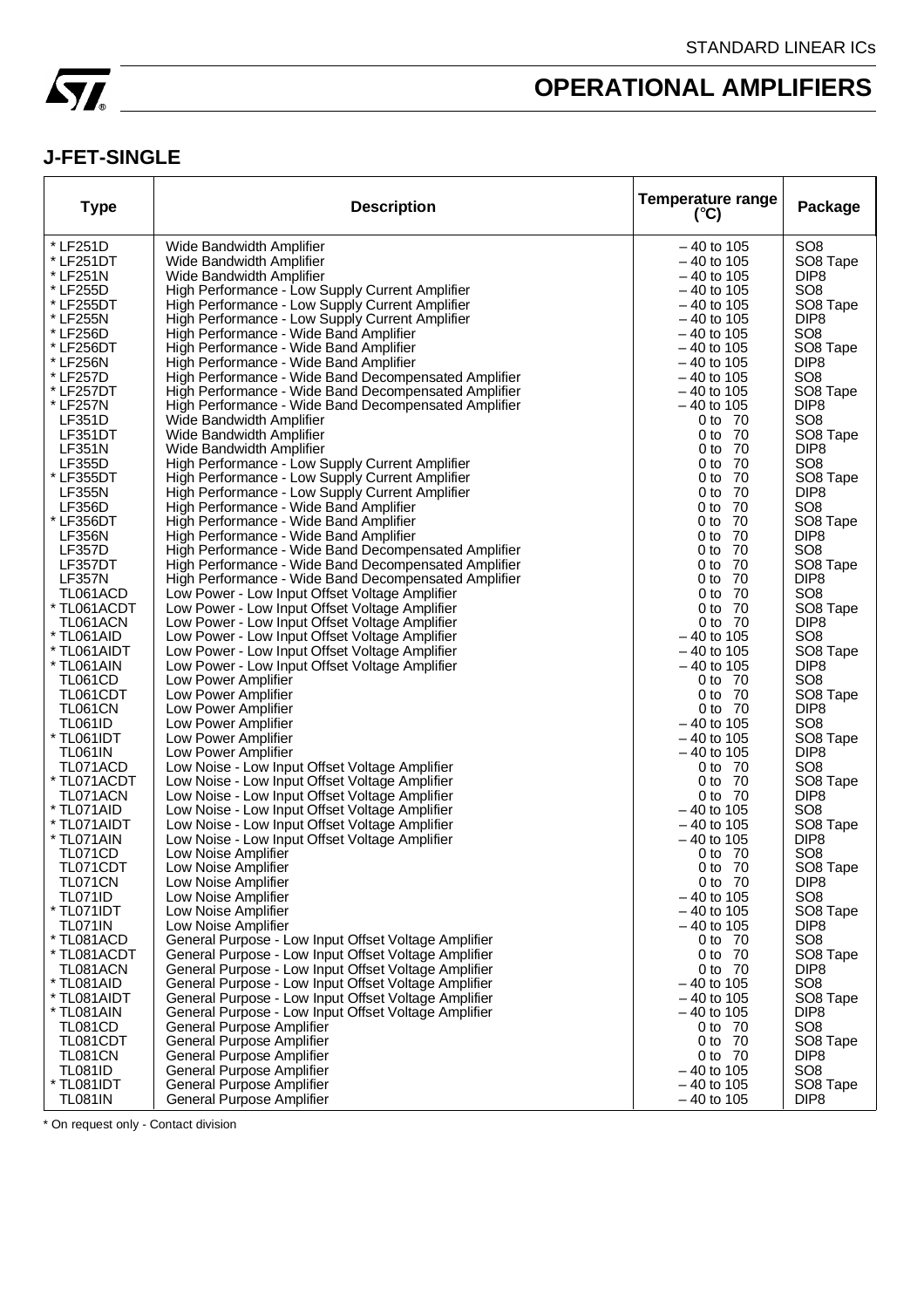### **J-FET-DUAL**

| <b>Type</b>    | <b>Description</b>                                   | <b>Temperature range</b><br>$(^{\circ}C)$ | Package              |
|----------------|------------------------------------------------------|-------------------------------------------|----------------------|
| * LF253D       | Wide Bandwidth Amplifier                             | $-40$ to 105                              | SO <sub>8</sub>      |
| * LF253DT      | Wide Bandwidth Amplifier                             | $-40$ to 105                              | SO8 Tape             |
| * LF253N       | Wide Bandwidth Amplifier                             | $-40$ to 105                              | DIP <sub>8</sub>     |
| <b>LF353D</b>  | Wide Bandwidth Amplifier                             | 0 to 70                                   | SO <sub>8</sub>      |
| LF353DT        | Wide Bandwidth Amplifier                             | 0 to 70                                   | SO8 Tape             |
| <b>LF353N</b>  | Wide Bandwidth Amplifier                             | 0 to 70                                   | DIP <sub>8</sub>     |
| TL062ACD       | Low Power - Low Input Offset Voltage Amplifier       | 0 to 70                                   | SO <sub>8</sub>      |
| * TL062ACDT    | Low Power - Low Input Offset Voltage Amplifier       | 0 to 70                                   | SO8 Tape             |
| TL062ACN       | Low Power - Low Input Offset Voltage Amplifier       | $0$ to $70$                               | DIP <sub>8</sub>     |
| * TL062AID     | Low Power - Low Input Offset Voltage Amplifier       | $-40$ to 105                              | SO <sub>8</sub>      |
| * TL062AIDT    | Low Power - Low Input Offset Voltage Amplifier       | $-40$ to 105                              | SO8 Tape             |
| * TL062AIN     | Low Power - Low Input Offset Voltage Amplifier       | $-40$ to 105                              | DIP <sub>8</sub>     |
| <b>TL062CD</b> | Low Power Amplifier                                  | 0 to 70                                   | SO <sub>8</sub>      |
| TL062CDT       | Low Power Amplifier                                  | 0 to 70                                   | SO8 Tape             |
| TL062CN        | Low Power Amplifier                                  | 0 to 70                                   | DIP <sub>8</sub>     |
| <b>TL062ID</b> | Low Power Amplifier                                  | $-40$ to 105                              | SO <sub>8</sub>      |
| * TL062IDT     | Low Power Amplifier                                  | $-40$ to 105                              | SO <sub>8</sub> Tape |
| <b>TL062IN</b> | Low Power Amplifier                                  | $-40$ to 105                              | DIP <sub>8</sub>     |
| TL072ACD       | Low Noise - Low Input Offset Voltage Amplifier       | 0 to 70                                   | SO <sub>8</sub>      |
| * TL072ACDT    | Low Noise - Low Input Offset Voltage Amplifier       | 0 to 70                                   | SO8 Tape             |
| TL072ACN       | Low Noise - Low Input Offset Voltage Amplifier       | 0 to 70                                   | DIP <sub>8</sub>     |
| * TL072AID     | Low Noise - Low Input Offset Voltage Amplifier       | $-40$ to 105                              | SO <sub>8</sub>      |
| * TL072AIDT    | Low Noise - Low Input Offset Voltage Amplifier       | $-40$ to 105                              | SO8 Tape             |
| * TL072AIN     | Low Noise - Low Input Offset Voltage Amplifier       | $-40$ to 105                              | DIP <sub>8</sub>     |
| TL072CD        | Low Noise Amplifier                                  | 0 to 70                                   | SO <sub>8</sub>      |
| TL072CDT       | Low Noise Amplifier                                  | 0 to 70                                   | SO8 Tape             |
| <b>TL072CN</b> | Low Noise Amplifier                                  | 0 to 70                                   | DIP <sub>8</sub>     |
| <b>TL072ID</b> | Low Noise Amplifier                                  | $-40$ to 105                              | SO <sub>8</sub>      |
| * TL072IDT     | Low Noise Amplifier                                  | $-40$ to 105                              | SO8 Tape             |
| <b>TL072IN</b> | Low Noise Amplifier                                  | $-40$ to 105                              | DIP <sub>8</sub>     |
| TL082ACD       | General Purpose - Low Input Offset Voltage Amplifier | 0 to 70                                   | SO <sub>8</sub>      |
| * TL082ACDT    | General Purpose - Low Input Offset Voltage Amplifier | 0 to 70                                   | SO8 Tape             |
| TL082ACN       | General Purpose - Low Input Offset Voltage Amplifier | 0 to 70                                   | DIP <sub>8</sub>     |
| * TL082AID     | General Purpose - Low Input Offset Voltage Amplifier | $-40$ to 105                              | SO <sub>8</sub>      |
| * TL082AIDT    | General Purpose - Low Input Offset Voltage Amplifier | $-40$ to 105                              | SO8 Tape             |
| * TL082AIN     | General Purpose - Low Input Offset Voltage Amplifier | $-40$ to 105                              | DIP <sub>8</sub>     |
| <b>TL082CD</b> | General Purpose Amplifier                            | 0 to 70                                   | SO <sub>8</sub>      |
| TL082CDT       | <b>General Purpose Amplifier</b>                     | 0 to 70                                   | SO8 Tape             |
| <b>TL082CN</b> | General Purpose Amplifier                            | 0 to 70                                   | DIP <sub>8</sub>     |
| <b>TL082ID</b> | General Purpose Amplifier                            | $-40$ to 105                              | SO <sub>8</sub>      |
| * TL082IDT     | General Purpose Amplifier                            | $-40$ to 105                              | SO <sub>8</sub>      |
| <b>TL082IN</b> | General Purpose Amplifier                            | $-40$ to 105                              | DIP <sub>8</sub>     |

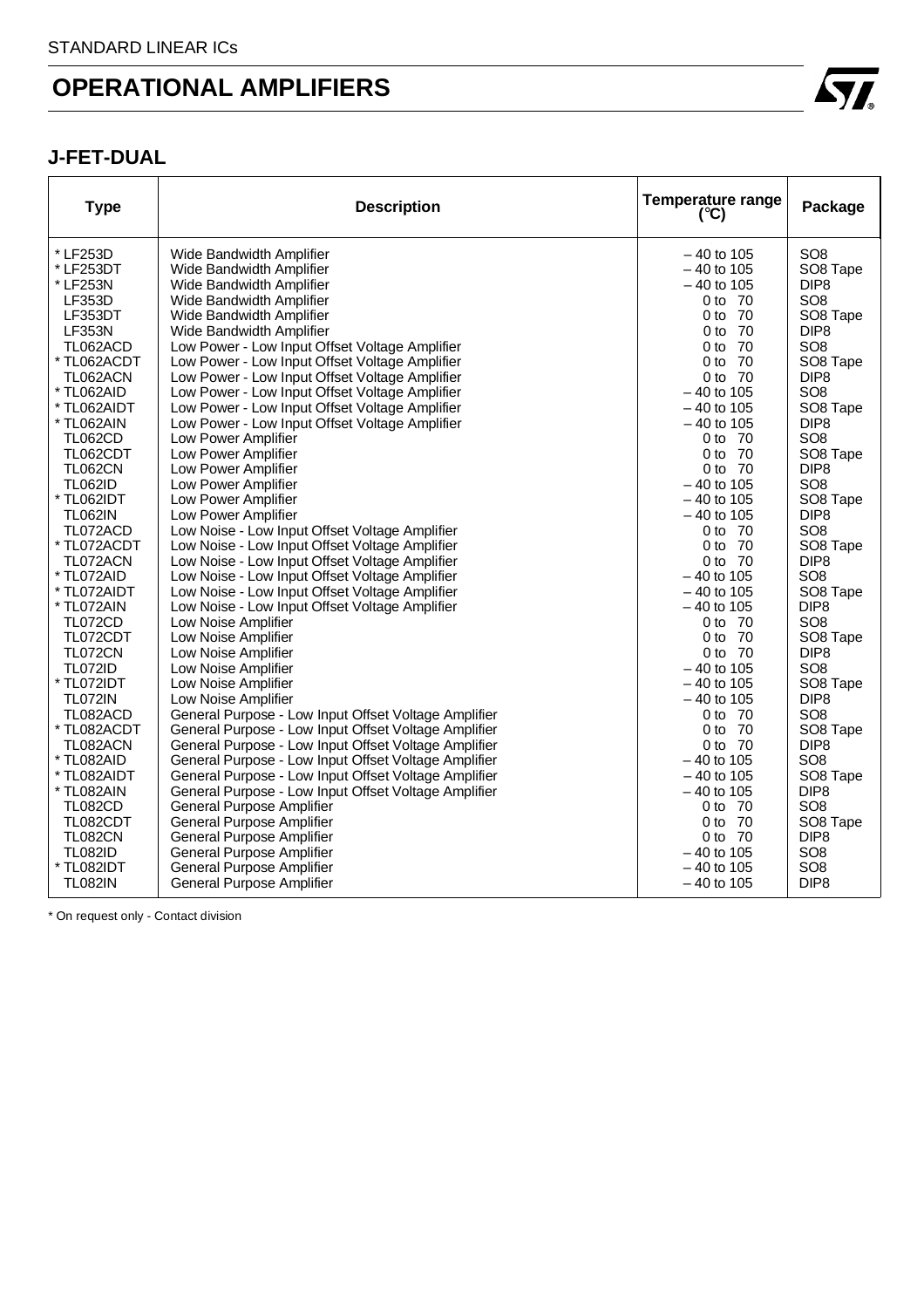

### **J-FET-QUAD**

| <b>Type</b>    | <b>Description</b>                                   | Temperature range<br>$(^{\circ}C)$ | Package               |
|----------------|------------------------------------------------------|------------------------------------|-----------------------|
| TL064ACD       | Low Power - Low Input Offset Voltage Amplifier       | 0 to 70                            | SO <sub>14</sub>      |
| *TL064ACDT     | Low Power - Low Input Offset Voltage Amplifier       | -70<br>0 to                        | SO <sub>14</sub> Tape |
| TL064ACN       | Low Power - Low Input Offset Voltage Amplifier       | - 70<br>0 to                       | DIP <sub>14</sub>     |
| *TL064AID      | Low Power - Low Input Offset Voltage Amplifier       | $-40$ to 105                       | SO <sub>14</sub>      |
| *TL064AIDT     | Low Power - Low Input Offset Voltage Amplifier       | $-40$ to 105                       | SO <sub>14</sub> Tape |
| *TL064AIN      | Low Power - Low Input Offset Voltage Amplifier       | $-40$ to 105                       | DIP <sub>14</sub>     |
| <b>TL064CD</b> | Low Power Amplifier                                  | 0 to 70                            | SO <sub>14</sub>      |
| TL064CDT       | Low Power Amplifier                                  | 0 to 70                            | SO <sub>14</sub> Tape |
| <b>TL064CN</b> | Low Power Amplifier                                  | 0 to 70                            | DIP <sub>14</sub>     |
| <b>TL064ID</b> | Low Power Amplifier                                  | $-40$ to 105                       | SO <sub>14</sub>      |
| *TL064IDT      | Low Power Amplifier                                  | $-40$ to 105                       | SO <sub>14</sub> Tape |
| <b>TL064IN</b> | Low Power Amplifier                                  | $-40$ to 105                       | DIP <sub>14</sub>     |
| TL074ACD       | Low Noise - Low Input Offset Voltage Amplifier       | 0 to 70                            | SO14                  |
| *TL074ACDT     | Low Noise - Low Input Offset Voltage Amplifier       | -70<br>0 <sub>to</sub>             | SO <sub>14</sub> Tape |
| TL074ACN       | Low Noise - Low Input Offset Voltage Amplifier       | - 70<br>0 to                       | DIP <sub>14</sub>     |
| *TL074AID      | Low Noise - Low Input Offset Voltage Amplifier       | $-40$ to 105                       | SO <sub>14</sub>      |
| *TL072AIDT     | Low Noise - Low Input Offset Voltage Amplifier       | $-40$ to 105                       | SO <sub>14</sub> Tape |
| *TL074AIN      | Low Noise - Low Input Offset Voltage Amplifier       | $-40$ to 105                       | DIP <sub>14</sub>     |
| TL074CD        | Low Noise Amplifier                                  | 0 to 70                            | SO <sub>14</sub>      |
| TL074CDT       | Low Noise Amplifier                                  | 0 to 70                            | SO <sub>14</sub> Tape |
| TL074CN        | Low Noise Amplifier                                  | - 70<br>0 <sub>to</sub>            | DIP <sub>14</sub>     |
| <b>TL074ID</b> | Low Noise Amplifier                                  | $-40$ to 105                       | SO <sub>14</sub>      |
| *TL074IDT      | Low Noise Amplifier                                  | $-40$ to 105                       | SO <sub>14</sub> Tape |
| <b>TL074IN</b> | Low Noise Amplifier                                  | $-40$ to 105                       | DIP <sub>14</sub>     |
| TL084ACD       | General Purpose - Low Input Offset Voltage Amplifier | 0 to 70                            | SO <sub>14</sub>      |
| *TL084ACDT     | General Purpose - Low Input Offset Voltage Amplifier | 0 to 70                            | SO <sub>14</sub> Tape |
| TL084ACN       | General Purpose - Low Input Offset Voltage Amplifier | 0 to 70                            | DIP <sub>14</sub>     |
| *TL084AID      | General Purpose - Low Input Offset Voltage Amplifier | $-40$ to 105                       | SO14                  |
| *TL084AIDT     | General Purpose - Low Input Offset Voltage Amplifier | $-40$ to 105                       | SO <sub>14</sub> Tape |
| *TL084AIN      | General Purpose - Low Input Offset Voltage Amplifier | $-40$ to 105                       | DIP <sub>14</sub>     |
| TL084CD        | <b>General Purpose Amplifier</b>                     | 0 to 70                            | SO <sub>14</sub>      |
| TL084CDT       | General Purpose Amplifier                            | 0 <sub>to</sub><br>-70             | SO <sub>14</sub> Tape |
| <b>TL084CN</b> | General Purpose Amplifier                            | 0 to 70                            | DIP <sub>14</sub>     |
| <b>TL084ID</b> | General Purpose Amplifier                            | $-40$ to 105                       | SO <sub>14</sub>      |
| *TL084IDT      | <b>General Purpose Amplifier</b>                     | $-40$ to 105                       | SO <sub>14</sub> Tape |
| <b>TL084IN</b> | General Purpose Amplifier                            | $-40$ to 105                       | DIP <sub>14</sub>     |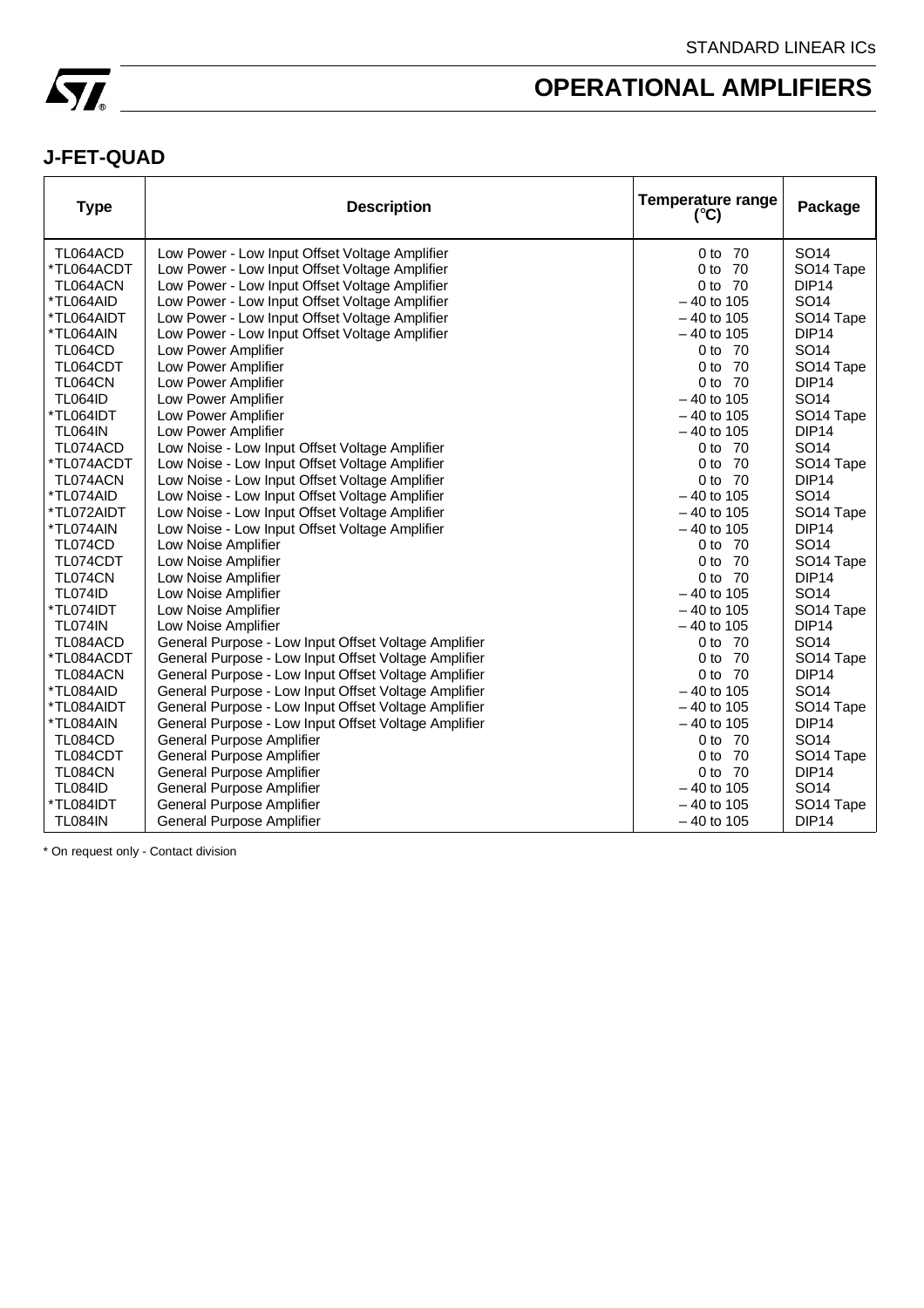

### **BIPOLAR-SINGLE**

| <b>Type</b>     | <b>Description</b>                                     | Temperature range<br>(°C) | Package           |
|-----------------|--------------------------------------------------------|---------------------------|-------------------|
| * LM101AD       | Low Offset - External Frequency Compensation Amplifier | $-55$ to 125              | SO <sub>8</sub>   |
| * LM101ADT      | Low Offset - External Frequency Compensation Amplifier | $-55$ to 125              | SO8 Tape          |
| <b>LM201AD</b>  | Low Offset - External Frequency Compensation Amplifier | $-40$ to 105              | SO <sub>8</sub>   |
| * LM201ADT      | Low Offset - External Frequency Compensation Amplifier | $-40$ to 105              | SO8 Tape          |
| <b>LM201AN</b>  | Low Offset - External Frequency Compensation Amplifier | $-40$ to 105              | DIP <sub>8</sub>  |
| LM301AD         | Low Offset - External Frequency Compensation Amplifier | 0 to 70                   | SO <sub>8</sub>   |
| LM301ADT        | Low Offset - External Frequency Compensation Amplifier | 0 <sub>to</sub><br>-70    | SO8 Tape          |
| LM301AN         | Low Offset - External Frequency Compensation Amplifier | 0 <sub>to</sub><br>-70    | DIP <sub>8</sub>  |
| MC33171D        | Low Power - Single Supply Amplifier                    | $-40$ to 105              | SO <sub>8</sub>   |
| MC33171DT       | Low Power - Single Supply Amplifier                    | 0 to 70                   | SO8 Tape          |
| MC33171N        | Low Power - Single Supply Amplifier                    | $-40$ to 105              | DIP <sub>8</sub>  |
| * TDA7910N      | Power 500 mA Output Stage Amplifier                    | $-40$ to 105              | DIP <sub>16</sub> |
| <b>TDB7910N</b> | Power - 500 mA Output Stage Amplifier                  | $0$ to $70$               | DIP <sub>16</sub> |
| <b>UA748CD</b>  | Precision - Low Offset Amplifier                       | - 70<br>0 to              | SO <sub>8</sub>   |
| * UA748CDT      | Precision - Low Offset Amplifier                       | 0 <sub>to</sub><br>70     | SO8 Tape          |
| <b>UA748CN</b>  | Precision - Low Offset Amplifier                       | 0 <sub>to</sub><br>70     | DIP <sub>8</sub>  |
| <b>UA748ID</b>  | Precision - Low Offset Amplifier                       | $-40$ to 105              | SO <sub>8</sub>   |
| * UA748IDT      | Precision - Low Offset Amplifier                       | $-40$ to 105              | SO8 Tape          |
| <b>UA748IN</b>  | Precision - Low Offset Amplifier                       | $-40$ to 105              | DIP <sub>8</sub>  |
| UA776CD         | Programmable - High Input Impedance Amplifier          | 0 to 70                   | SO <sub>8</sub>   |
| * UA776CDT      | Programmable - High Input Impedance Amplifier          | 0 <sub>to</sub><br>-70    | SO8 Tape          |
| <b>UA776CN</b>  | Programmable - High Input Impedance Amplifier          | 0 to<br>-70               | DIP <sub>8</sub>  |
| UA776ID         | Programmable - High Input Impedance Amplifier          | $-40$ to 105              | SO <sub>8</sub>   |
| * UA776IDT      | Programmable - High Input Impedance Amplifier          | $-40$ to 105              | SO8 Tape          |
| <b>UA776IN</b>  | Programmable - High Input Impedance Amplifier          | $-40$ to 105              | DIP <sub>8</sub>  |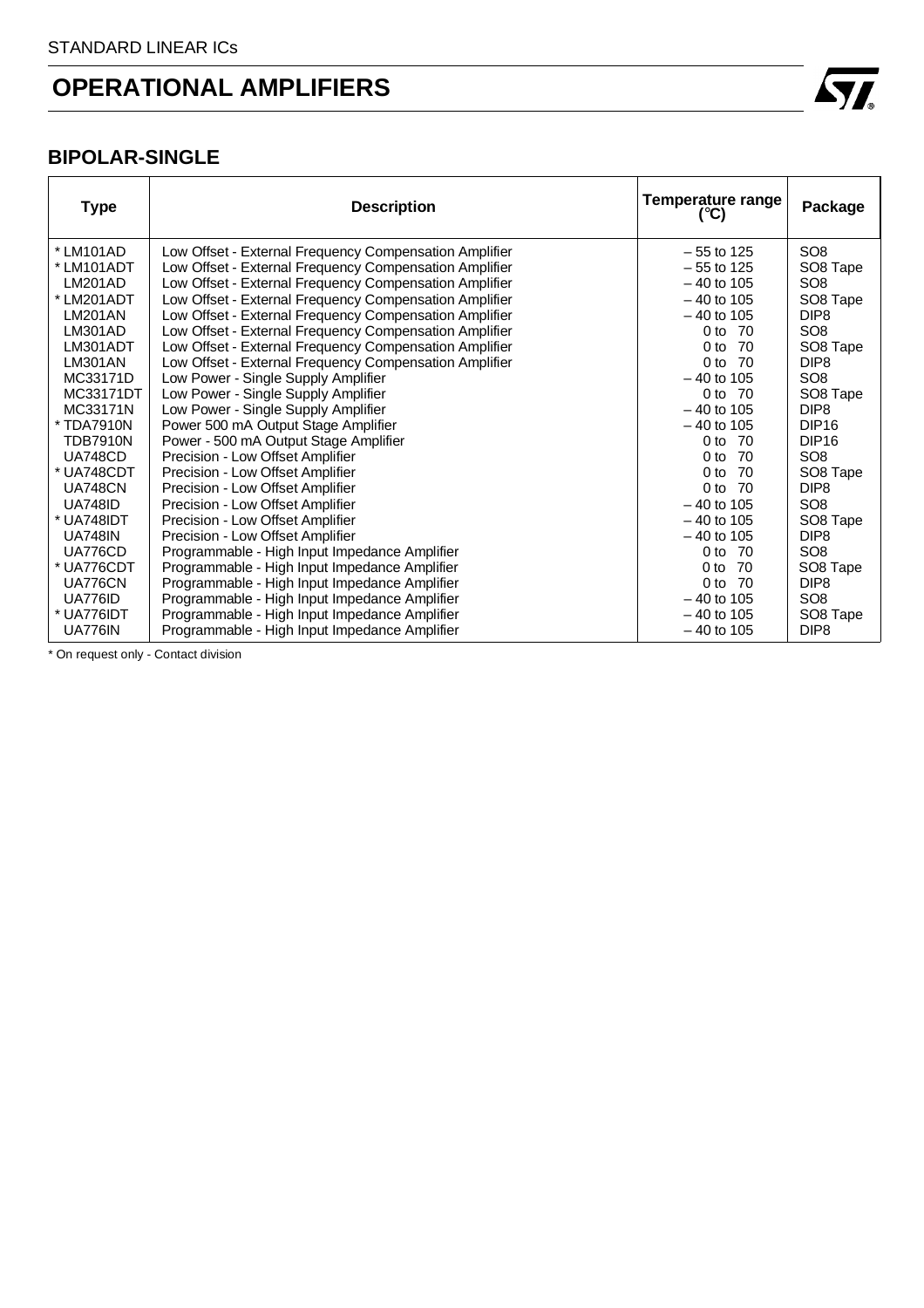

### **BIPOLAR-DUAL**

| <b>Type</b>                   | <b>Description</b>                                                        | <b>Temperature range</b><br>(C) | Package                             |
|-------------------------------|---------------------------------------------------------------------------|---------------------------------|-------------------------------------|
| <b>LM258D</b>                 | Low Power - Single Power Supply Amplifier                                 | $-40$ to 105                    | SO <sub>8</sub>                     |
| * LM258DT                     | Low Power - Single Power Supply Amplifier                                 | $-40$ to 105                    | SO8 Tape                            |
| <b>LM258N</b>                 | Low Power - Single Power Supply Amplifier                                 | $-40$ to 105                    | DIP <sub>8</sub>                    |
| LM2904D                       | Low Power - Single Power Supply Amplifier - FOR AUTOMOTIVE APPL.          | $-40$ to 105                    | SO <sub>8</sub>                     |
| <b>LM2904DT</b>               | Low Power - Single Power Supply Amplifier - FOR AUTOMOTIVE APPL.          | $-40$ to 105                    | SO8 Tape                            |
| LM2904N                       | Low Power - Single Power Supply Amplifier - FOR AUTOMOTIVE APPL.          | $-40$ to 105                    | DIP <sub>8</sub>                    |
| LM358AD                       | Low Power - Single Power Supply - Low Input Offset Voltage Amplifier      | 0 to 70                         | SO <sub>8</sub>                     |
| * LM358ADT                    | Low Power - Single Power Supply - Low Input Offset Voltage Amplifier      | 0 to 70                         | SO8 Tape                            |
| <b>LM358AN</b>                | Low Power - Single Power Supply - Low Input Offset Voltage Amplifier      | 0 to 70                         | DIP <sub>8</sub>                    |
| <b>LM358D</b>                 | Low Power - Single Power Supply Amplifier                                 | 0 to 70                         | SO <sub>8</sub>                     |
| LM358DT                       | Low Power - Single Power Supply Amplifier                                 | 0 to 70                         | SO <sub>8</sub> Tape                |
| <b>LM358N</b>                 | Low Power - Single Power Supply Amplifier                                 | 0 to 70                         | DIP <sub>8</sub>                    |
| LM833D                        | Low Noise Amplifier                                                       | $-40$ to 105                    | SO <sub>8</sub>                     |
| LM833DT<br><b>LM833N</b>      | Low Noise Amplifier<br>Low Noise Amplifier                                | $-40$ to 105<br>$-40$ to 105    | SO8 Tape<br>DIP <sub>8</sub>        |
| * LS204IN                     | High Performance Amplifier - FOR TELECOM APPLICATIONS                     | $-40$ to 105                    | DIP <sub>8</sub>                    |
| <b>LS204ID</b>                | High Performance Amplifier - FOR TELECOM APPLICATIONS                     | $-40$ to 105                    | SO <sub>8</sub>                     |
| <b>LS204CN</b>                | High Performance Amplifier - FOR TELECOM APPLICATIONS                     | 0 to 70                         | DIP <sub>8</sub>                    |
| <b>LS204CD</b>                | High Performance Amplifier - FOR TELECOM APPLICATIONS                     | 0 to 70                         | SO <sub>8</sub>                     |
| LS204CDT                      | High Performance Amplifier - FOR TELECOM APPLICATIONS                     | 0 to 70                         | SO8 Tape                            |
| <b>MC1458D</b>                | General Purpose - Internal Frequency Compensation Amplifier               | 0 to 70                         | SO <sub>8</sub>                     |
| <b>MC1458DT</b>               | General Purpose - Internal Frequency Compensation Amplifier               | 0 to 70                         | SO <sub>8</sub> Tape                |
| <b>MC1458ID</b>               | General Purpose - Internal Frequency Compensation Amplifier               | $-40$ to 105                    | SO <sub>8</sub>                     |
| * MC1458IDT                   | General Purpose - Internal Frequency Compensation Amplifier               | $-40$ to 105                    | SO8 Tape                            |
| <b>MC1458IN</b>               | General Purpose - Internal Frequency Compensation Amplifier               | $-40$ to 105                    | DIP <sub>8</sub>                    |
| <b>MC1458N</b>                | General Purpose - Internal Frequency Compensation Amplifier               | 0 to 70                         | DIP <sub>8</sub>                    |
| * MC1558N                     | General Purpose - Internal Frequency Compensation Amplifier               | $-55$ to 125                    | DIP <sub>8</sub>                    |
| MC33078D                      | Low Noise Amplifier                                                       | $-40$ to 105                    | SO <sub>8</sub>                     |
| MC33078DT                     | Low Noise Amplifier                                                       | $-40$ to 105                    | SO8 Tape                            |
| MC33078N                      | Low Noise Amplifier                                                       | $-40$ to 105                    | DIP <sub>8</sub>                    |
| MC33172D                      | Low Power - Single Supply Amplifier                                       | $-40$ to 105                    | SO <sub>8</sub>                     |
| MC33172DT                     | Low Power - Single Supply Amplifier                                       | $-40$ to 105                    | SO8 Tape                            |
| MC33172N                      | Low Power - Single Supply Amplifier                                       | $-40$ to 105                    | DIP <sub>8</sub>                    |
| <b>MC4558CD</b>               | Wideband - Low Power Amplifier                                            | 0 to 70                         | SO <sub>8</sub>                     |
| <b>MC4558CDT</b>              | Wideband - Low Power Amplifier                                            | 0 to 70                         | SO8 Tape                            |
| <b>MC4558CN</b><br>* MC4558ID | Wideband - Low Power Amplifier                                            | 0 to 70<br>$-40$ to 105         | DIP <sub>8</sub><br>SO <sub>8</sub> |
| * MC4558IDT                   | Wideband - Low Power Amplifier<br>Wideband - Low Power Amplifier          | $-40$ to 105                    | SO <sub>8</sub> Tape                |
| * MC4558IN                    | Wideband - Low Power Amplifier                                            | $-40$ to 105                    | DIP <sub>8</sub>                    |
| <b>TDA2320</b>                | Preamplifier for Infrared Remote Control Systems Amplifier                | 0 to 70                         | DIP <sub>8</sub>                    |
| <b>TDA2320A</b>               | Stereo Preamplifier - FOR AUDIO APPLICATIONS                              | 0 to 70                         | DIP <sub>8</sub>                    |
| IEB1033D                      | Low Distorsion & Noise - High Channel Separation Ampl. - FOR TELEC. APPL. | 0 to $70$                       | SO8                                 |
| TEB1033DT                     | Low Distorsion & Noise - High Channel Separation Ampl. - FOR TELEC. APPL. | 0 to 70                         | SO8 Tape                            |
| <b>TEB1033N</b>               | Low Distorsion & Noise - High Channel Separation Ampl. - FOR TELEC. APPL. | 0 to 70                         | DIP <sub>8</sub>                    |
| <b>TEF1033D</b>               | Low Distorsion & Noise - High Channel Separation Ampl. - FOR TELEC. APPL. | $-40$ to 105                    | SO <sub>8</sub>                     |
| * TEF1033DT                   | Low Distorsion & Noise - High Channel Separation Ampl. - FOR TELEC. APPL. | $-40$ to 105                    | SO8 Tape                            |
| * TEF1033N                    | Low Distorsion & Noise - High Channel Separation Ampl. - FOR TELEC. APPL. | $-40$ to 105                    | DIP <sub>8</sub>                    |
| <b>TS512ID</b>                | <b>High Speed Precision</b>                                               | $-40$ to 125                    | SO <sub>8</sub>                     |
| <b>TS512IDT</b>               | <b>High Speed Precision</b>                                               | $-40$ to 125                    | SO8 Tape                            |
| <b>TS512IN</b>                | <b>High Speed Precision</b>                                               | $-40$ to 125                    | DIP <sub>8</sub>                    |
| TS512AID                      | High Speed Precision ( $V_{io}$ max = 500 $\mu$ V)                        | $-40$ to 125                    | SO <sub>8</sub>                     |
| TS512AIDT                     | High Speed Precision ( $V_{io}$ max = 500 $\mu$ V)                        | $-40$ to 125                    | SO <sub>8</sub> Tape                |
| TS512AIN                      | High Speed Precision ( $V_{io}$ max = 500 $\mu$ V)                        | $-40$ to 125                    | DIP <sub>8</sub>                    |
| <b>TS522ID</b>                | <b>Precision Low Noise</b>                                                | $-40$ to 125                    | SO <sub>8</sub>                     |
| <b>TS522IDT</b>               | <b>Precision Low Noise</b>                                                | $-40$ to 125                    | SO8 Tape                            |
| <b>TS522IN</b>                | <b>Precision Low Noise</b>                                                | $-40$ to 125                    | DIP <sub>8</sub>                    |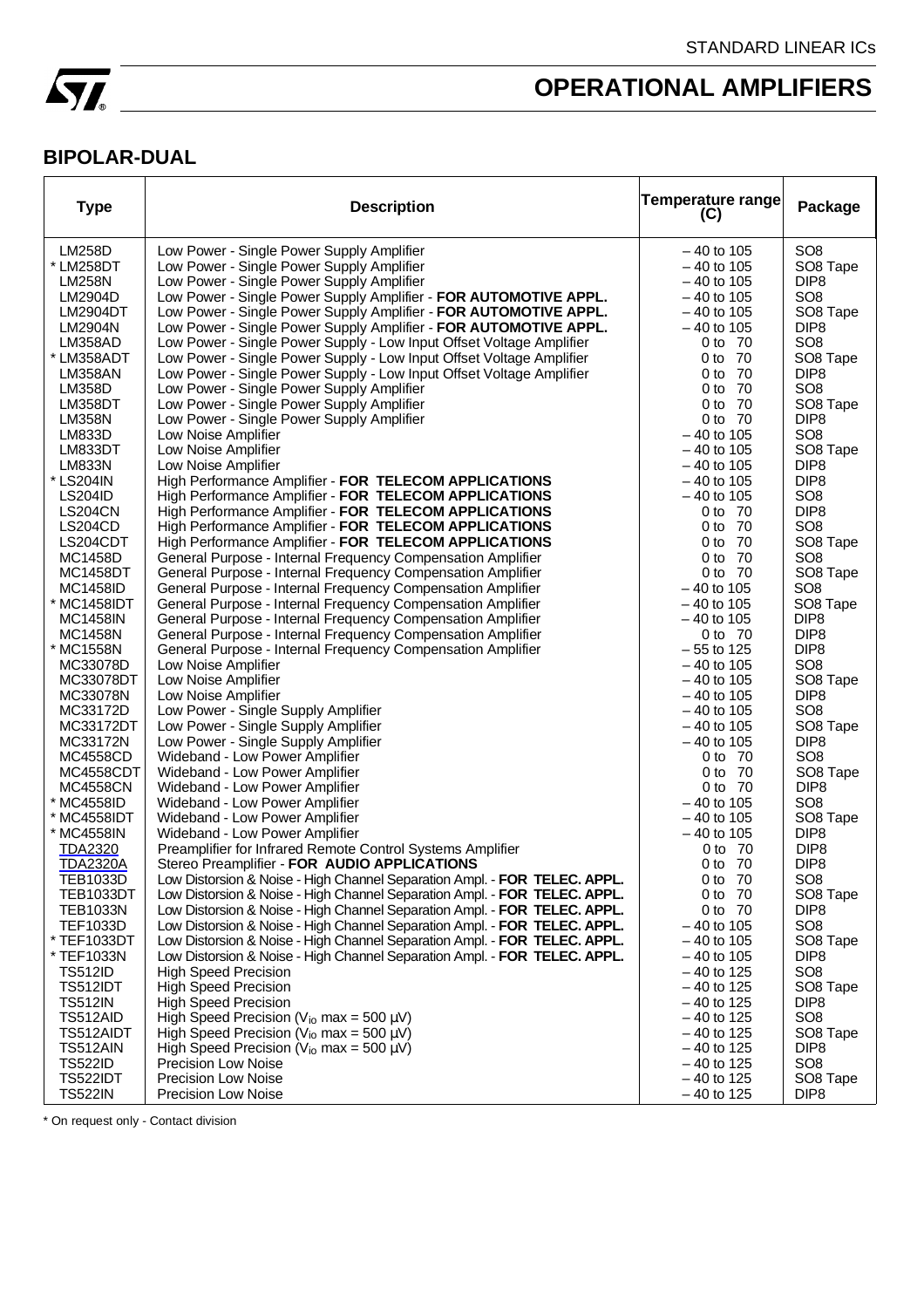

#### **BIPOLAR-QUAD**

| <b>Type</b>                    | <b>Description</b>                                                                                             | <b>Temperature range</b><br>(C) | Package                                   |
|--------------------------------|----------------------------------------------------------------------------------------------------------------|---------------------------------|-------------------------------------------|
| * LM124D                       | General Purpose - Single Power Supply Amplifier                                                                | $-55$ to 125                    | SO <sub>14</sub>                          |
| * LM124DT                      | General Purpose - Single Power Supply Amplifier                                                                | $-55$ to 125                    | SO <sub>14</sub> Tape                     |
| <b>LM124N</b>                  | General Purpose - Single Power Supply Amplifier                                                                | $-55$ to 125                    | DIP <sub>14</sub>                         |
| LM148D                         | Quad 741 - Low Supply Current Drain Amplifier                                                                  | $-55$ to 125                    | SO <sub>14</sub>                          |
| * LM148DT                      | Quad 741 - Low Supply Current Drain Amplifier                                                                  | $-55$ to 125                    | SO <sub>14</sub> Tape                     |
| * LM148N                       | Quad 741 - Low Supply Current Drain Amplifier                                                                  | $-55$ to 125                    | DIP <sub>14</sub>                         |
| * LM224AD                      | General Purpose - Single Power Supply - Low Input Offset Voltage Amplifier                                     | $-40$ to 105                    | SO <sub>14</sub>                          |
| * LM224ADT                     | General Purpose - Single Power Supply - Low Input Offset Voltage Amplifier                                     | $-40$ to 105                    | SO <sub>14</sub> Tape                     |
| LM224AN                        | General Purpose - Single Power Supply - Low Input Offset Voltage Amplifier                                     | $-40$ to 105                    | DIP <sub>14</sub>                         |
| <b>LM224D</b>                  | General Purpose - Single Power Supply Amplifier                                                                | $-40$ to 105                    | SO <sub>14</sub>                          |
| LM224DT                        | General Purpose - Single Power Supply Amplifier                                                                | $-40$ to 105                    | SO <sub>14</sub> Tape                     |
| <b>LM224N</b>                  | General Purpose - Single Power Supply Amplifier                                                                | $-40$ to 105                    | DIP <sub>14</sub>                         |
| <b>LM246D</b>                  | Programmable - Wide Power Supply Range Amplifier                                                               | $-40$ to 105                    | SO <sub>16</sub>                          |
| * LM246DT                      | Programmable - Wide Power Supply Range Amplifier                                                               | $-40$ to 105                    | SO <sub>16</sub> Tape                     |
| <b>LM246N</b><br><b>LM248D</b> | Programmable - Wide Power Supply Range Amplifier                                                               | $-40$ to 105                    | DIP <sub>16</sub><br>SO <sub>14</sub>     |
| * LM248DT                      | Quad 741 - Low Supply Current Amplifier<br>Quad 741 - Low Supply Current Amplifier                             | $-40$ to 105<br>– 40 to 105     | SO <sub>14</sub> Tape                     |
| <b>LM248N</b>                  | Quad 741 - Low Supply Current Amplifier                                                                        | $-40$ to 105                    | DIP <sub>14</sub>                         |
| LM2902D                        | Low Power - Single Power Supply Amplifier - FOR AUTOMOTIVE APPL.                                               | $-40$ to 105                    | SO <sub>14</sub>                          |
| LM2902DT                       | Low Power - Single Power Supply Amplifier - FOR AUTOMOTIVE APPL.                                               | $-40$ to 105                    | SO <sub>14</sub> Tape                     |
| LM2902N                        | Low Power - Single Power Supply Amplifier - FOR AUTOMOTIVE APPL.                                               | $-40$ to 105                    | DIP <sub>14</sub>                         |
| LM324AD                        | General Purpose - Single Power Supply - Low Input Offset Voltage Amplifier                                     | 0 to 70                         | SO <sub>14</sub>                          |
| * LM324ADT                     | General Purpose - Single Power Supply - Low Input Offset Voltage Amplifier                                     | 0 to 70                         | SO <sub>14</sub> Tape                     |
| LM324AN                        | General Purpose - Single Power Supply - Low Input Offset Voltage Amplifier                                     | 0 to 70                         | DIP <sub>14</sub>                         |
| <b>LM324D</b>                  | General Purpose - Single Power Supply Amplifier                                                                | 0 to 70                         | SO <sub>14</sub>                          |
| LM324DT                        | General Purpose - Single Power Supply Amplifier                                                                | 0 to 70                         | SO <sub>14</sub> Tape                     |
| <b>LM324N</b>                  | General Purpose - Single Power Supply Amplifier                                                                | 0 to 70                         | DIP <sub>14</sub>                         |
| <b>LM346D</b>                  | Programmable - Wide Power Supply Range Amplifier                                                               | 0 to 70                         | SO <sub>16</sub>                          |
| * LM346DT                      | Programmable - Wide Power Supply Range Amplifier                                                               | 0 to 70                         | SO <sub>16</sub> Tape                     |
| <b>LM346N</b>                  | Programmable - Wide Power Supply Range Amplifier                                                               | 0 to 70                         | DIP <sub>16</sub>                         |
| <b>LM348D</b>                  | Quad 741 - Low Supply Current Amplifier                                                                        | 0 to 70                         | SO <sub>14</sub>                          |
| LM348DT                        | Quad 741 - Low Supply Current Amplifier                                                                        | 0 to 70                         | SO <sub>14</sub> Tape                     |
| <b>LM348N</b><br>* LS404IN     | Quad 741 - Low Supply Current Amplifier                                                                        | 0 to 70<br>$-40$ to 105         | DIP <sub>14</sub><br>DIP <sub>14</sub>    |
| * LS404ID                      | High Performance Amplifier - FOR TELECOM APPLICATIONS<br>High Performance Amplifier - FOR TELECOM APPLICATIONS | $-40$ to 105                    | SO <sub>14</sub>                          |
| LS404CN                        | High Performance Amplifier - FOR TELECOM APPLICATIONS                                                          | 0 to 70                         | DIP <sub>14</sub>                         |
| <b>LS404CD</b>                 | High Performance Amplifier - FOR TELECOM APPLICATIONS                                                          | 0 to 70                         | SO <sub>14</sub>                          |
| LS404CDT                       | High Performance Amplifier - FOR TELECOM APPLICATIONS                                                          | 0 to 70                         | SO <sub>14</sub> Tape                     |
| MC3303D                        | Single Power Supply - Class AB Output Stage Amplifier                                                          | $-40$ to 105                    | SO <sub>14</sub>                          |
| * MC3303DT                     | Single Power Supply - Class AB Output Stage Amplifier                                                          | $-40$ to 105                    | SO <sub>14</sub> Tape                     |
| MC3303N                        | Single Power Supply - Class AB Output Stage Amplifier                                                          | $-40$ to 105                    | DIP <sub>14</sub>                         |
| MC33079D                       | Low Noise Amplifier                                                                                            | $-40$ to 105                    | SO <sub>14</sub>                          |
| MC33079DT                      | Low Noise Amplifier                                                                                            | $-40$ to 105                    | SO <sub>14</sub> Tape                     |
| MC33079N                       | Low Noise Amplifier                                                                                            | $-40$ to 105                    | DIP <sub>14</sub>                         |
| MC33174D                       | Low Power - Single Supply amplifier                                                                            | $-40$ to 105                    | SO <sub>14</sub>                          |
| MC33174DT                      | Low Power - Single Supply amplifier                                                                            | $-40$ to 105                    | SO <sub>14</sub> Tape                     |
| MC33174N                       | Low Power - Single Supply amplifier                                                                            | $-40$ to 105                    | DIP <sub>14</sub>                         |
| MC3403D<br>MC3403DT            | Single Power Supply - Class AB Output Stage Amplifier<br>Single Power Supply - Class AB Output Stage Amplifier | 0 to 70<br>0 to 70              | SO <sub>14</sub><br>SO <sub>14</sub> Tape |
| MC3403N                        | Single Power Supply - Class AB Output Stage Amplifier                                                          | 0 to 70                         | DIP <sub>14</sub>                         |
| <b>TS514ID</b>                 | <b>Precision High Speed</b>                                                                                    | $-40$ to 125                    | SO <sub>14</sub>                          |
| <b>TS514IDT</b>                | <b>Precision High Speed</b>                                                                                    | $-40$ to 125                    | SO <sub>14</sub> Tape                     |
| <b>TS514IN</b>                 | Precision High Speed                                                                                           | $-40$ to 125                    | DIP <sub>14</sub>                         |
| TS514AID                       | 500µV Precision - High Speed                                                                                   | $-40$ to 125                    | SO <sub>14</sub>                          |
| TS514AIDT                      | 500µV Precision - High Speed                                                                                   | $-40$ to 125                    | SO <sub>14</sub> Tape                     |
| TS514AIN                       | 500µV Precision - High Speed                                                                                   | $-40$ to 125                    | DIP <sub>14</sub>                         |
| <b>TS524ID</b>                 | <b>Precision Low Noise</b>                                                                                     | $-40$ to 125                    | SO <sub>14</sub>                          |
| <b>TS524IN</b>                 | <b>Precision Low Noise</b>                                                                                     | $-40$ to 125                    | DIP <sub>14</sub>                         |